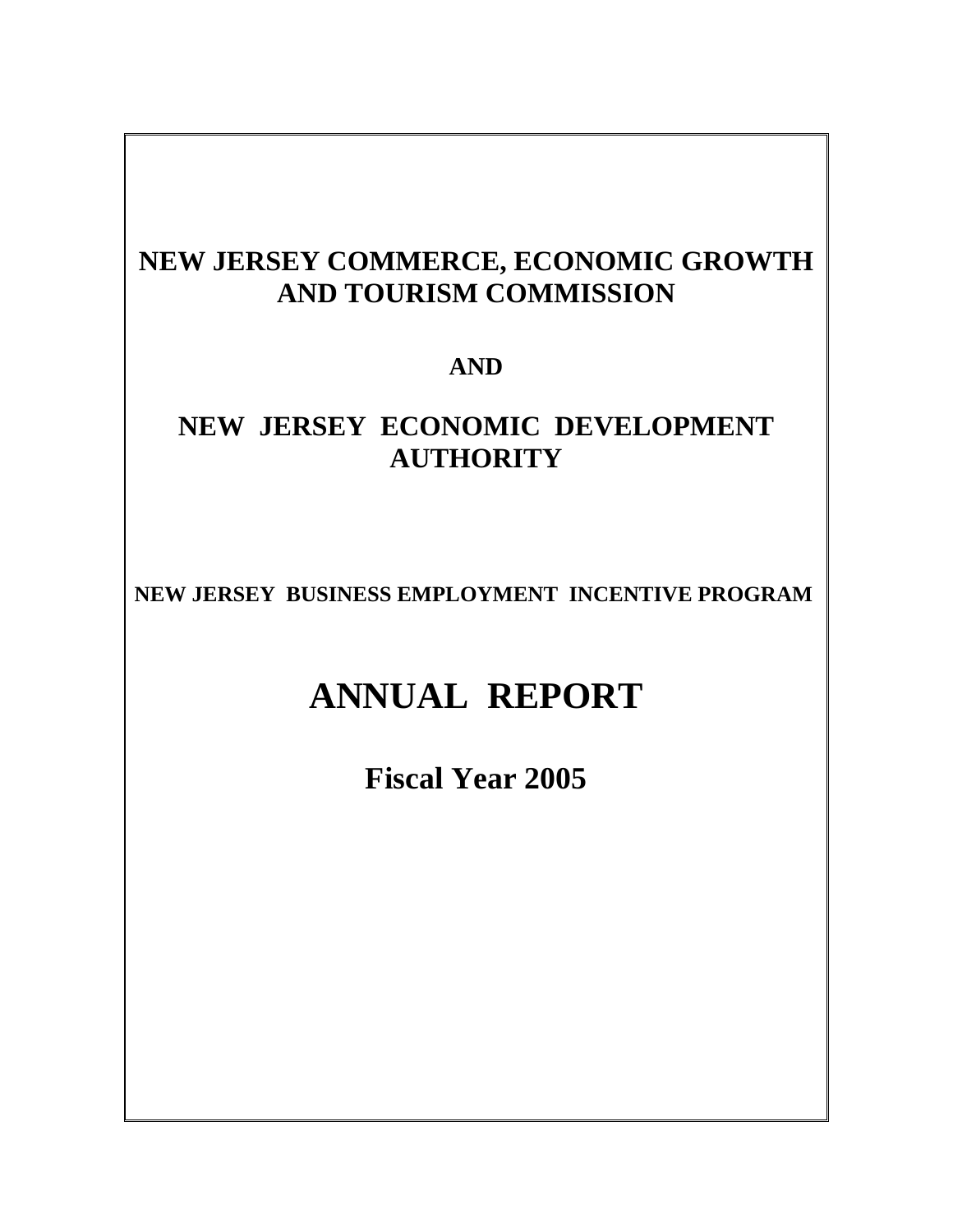## **Business Employment Incentive Program (BEIP) Annual Report FY 2005**

In accordance with P.L. 2003, c.166, the New Jersey Commerce, Economic Growth and Tourism Commission, in consultation with the New Jersey Economic Development Authority (EDA), submits this report on Fiscal Year 2005 activity for the Business Employment Incentive Program (BEIP). As indicated by statute, the report includes the following: the number of BEIP agreements entered into by the state during FY 2005, and a description of each; the number of jobs created under each project; the new income tax revenue received from withholdings; the amounts awarded to each project as grants, and an update on the status of projects under each agreement.

## **Program Description**

BEIP is a vital economic development tool with proven results in encouraging businesses to locate and expand in New Jersey. By providing annual cash grants based on new jobs created, the program serves as a key incentive for encouraging economic growth in New Jersey.

BEIP grants, administered by the EDA and marketed aggressively by Commerce, may be granted for up to 10 years and can equal 10% to 80% of the total amount of state income taxes generated by the grantees' newly created jobs during the calendar year. To qualify, a business must demonstrate that the BEIP grant is a "material" factor for expanding or relocating jobs in New Jersey, that it is financially viable, and that it will create a minimum number of jobs. New Jersey retains the balance of new income tax revenue generated by the new jobs and is the beneficiary of growth from other ancillary revenues, such as Sales and Corporation Business Taxes, which spin off from economic development.

The EDA gives greater consideration to positions that average 1.5 times the minimum wage during the grant agreement. Qualifying businesses must maintain the project in New Jersey for at least 1.5 times the number of years of the grant. The State Treasurer must certify that the amount of the withholdings received from the business for the new employees at least equals the grant amount. Point of final purchase retail facilities are not eligible for BEIP grants.

#### **Overall BEIP Activity**

From BEIP's inception in 1996 through October 2005, the EDA has executed 230 BEIP grants worth approximately \$674 million, supporting the creation of an estimated 49,517 new jobs and leveraging \$9.7 billion in total public/private investment. To date, these BEIP grants have created 53,205 actual jobs, exceeding estimates by nearly 7 percent.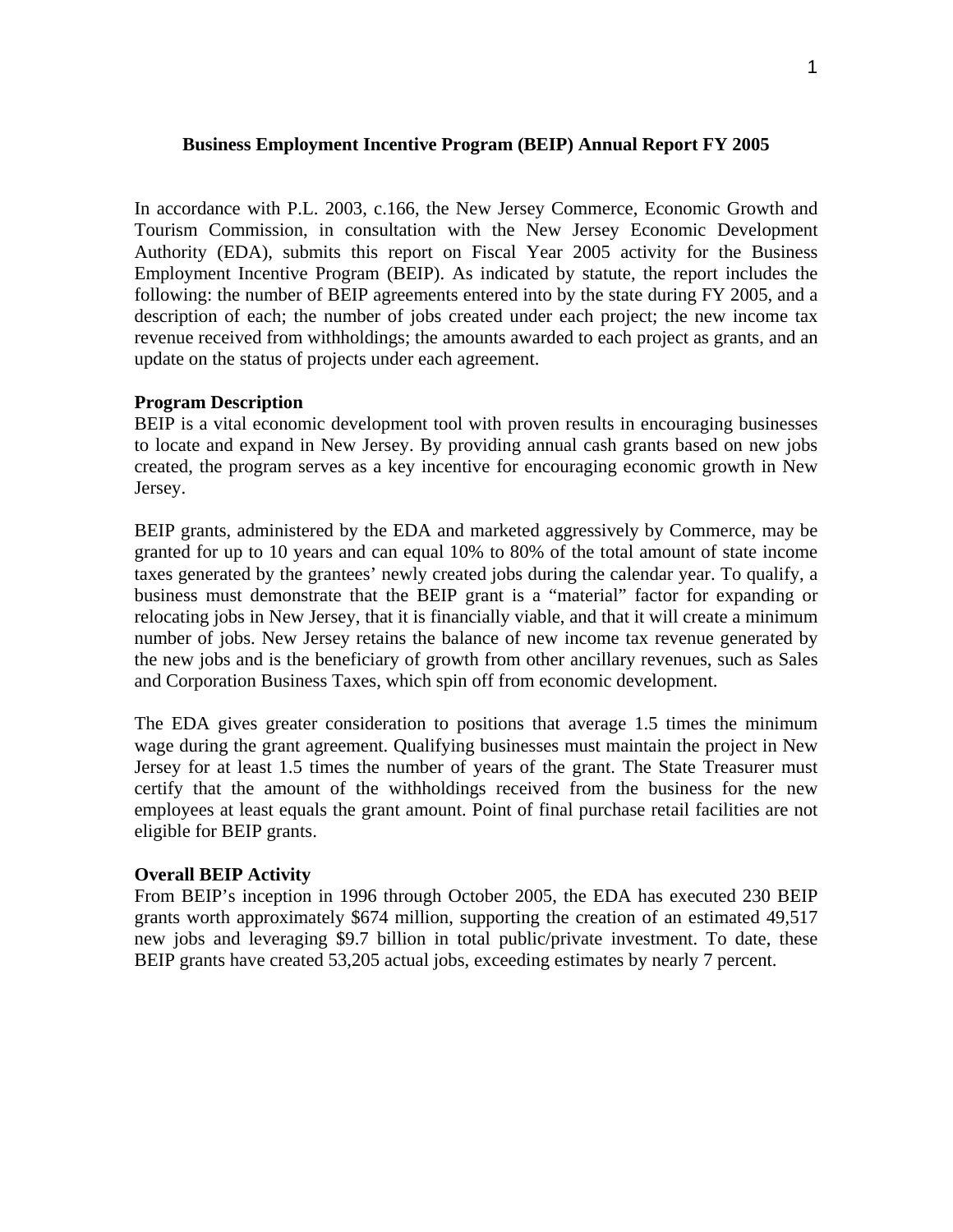#### **FY2005 BEIP Activity**

During FY 2005, the EDA executed BEIP grant agreements with 32 businesses. *(Note that executed projects are those in which the projects have been approved by the EDA Board, and a signed agreement between the company and the EDA has been finalized.)* The 32 projects are expected to create approximately 4,477 new jobs in the next decade, with estimated grant totals of nearly \$40.4 million over the term of the grant contracts (which in most cases is 10 years). These projects are anticipated to invest a total of \$260.5 million in private funds in New Jersey. As of October 2005, businesses representing these 32 projects have reported the actual creation of 1,191 new jobs. In many cases, no new gross income tax has yet been reported to the EDA by the company, as the recipient companies are not required to do so until they have reached their minimum job creation threshold.

Attached is a list of all the above projects which executed a BEIP grant agreement in FY 2005, *(Exhibit A)*, which includes the date of approval and execution, award percentage, grant term, estimated job creation total, jobs created to date, estimated grant award total, disbursed funds to date, total project costs, project location, cities/states of origin, and new Gross Income Tax.

Also attached is a chart *(Exhibit B)* reflecting all BEIP grants executed to date since the inception of the program, including the FY 2005 projects.

#### **Study of Economic Benefits of BEIP**

In October 2005, EDA released a study of BEIP conducted by Dr. Joseph J. Seneca, Dr. James W. Hughes, and Will Irving of the Edward J. Bloustein School of Planning and Public Policy at Rutgers University. In addition to a broad study of the program since inception, the study also included an overview of 88 BEIP grants that were approved in FY 2005 (Note that an "approved" BEIP grant is one which has been approved by the EDA Board of Directors, but may not yet be executed.)

The study showed that a majority of the 88 approved FY 2005 BEIP projects are within the manufacturing (40.9%), professional and business services (20.5%) and financial activities (15.9%) sectors. The study also showed that the FY 2005 awards have gone primarily to projects creating fewer than 200 jobs (84%), while a large share of the estimated jobs to be created (42.7%) are expected to come from projects creating 500 jobs or more.

According to the study, the BEIP projects approved in FY 2005 are estimated to generate an increase of \$1.7 billion in gross state product on an annual basis, or approximately \$96.80 for each tax dollar spent on the awards. They are also expected to generate state tax revenues of \$84 million, or \$4.70 for each dollar in tax expenditures. In addition to the 12,318 estimated jobs to be created by the projects, the economic activity they generate is estimated to result in the creation of an additional 10,391 jobs, for a total of 22,709 jobs.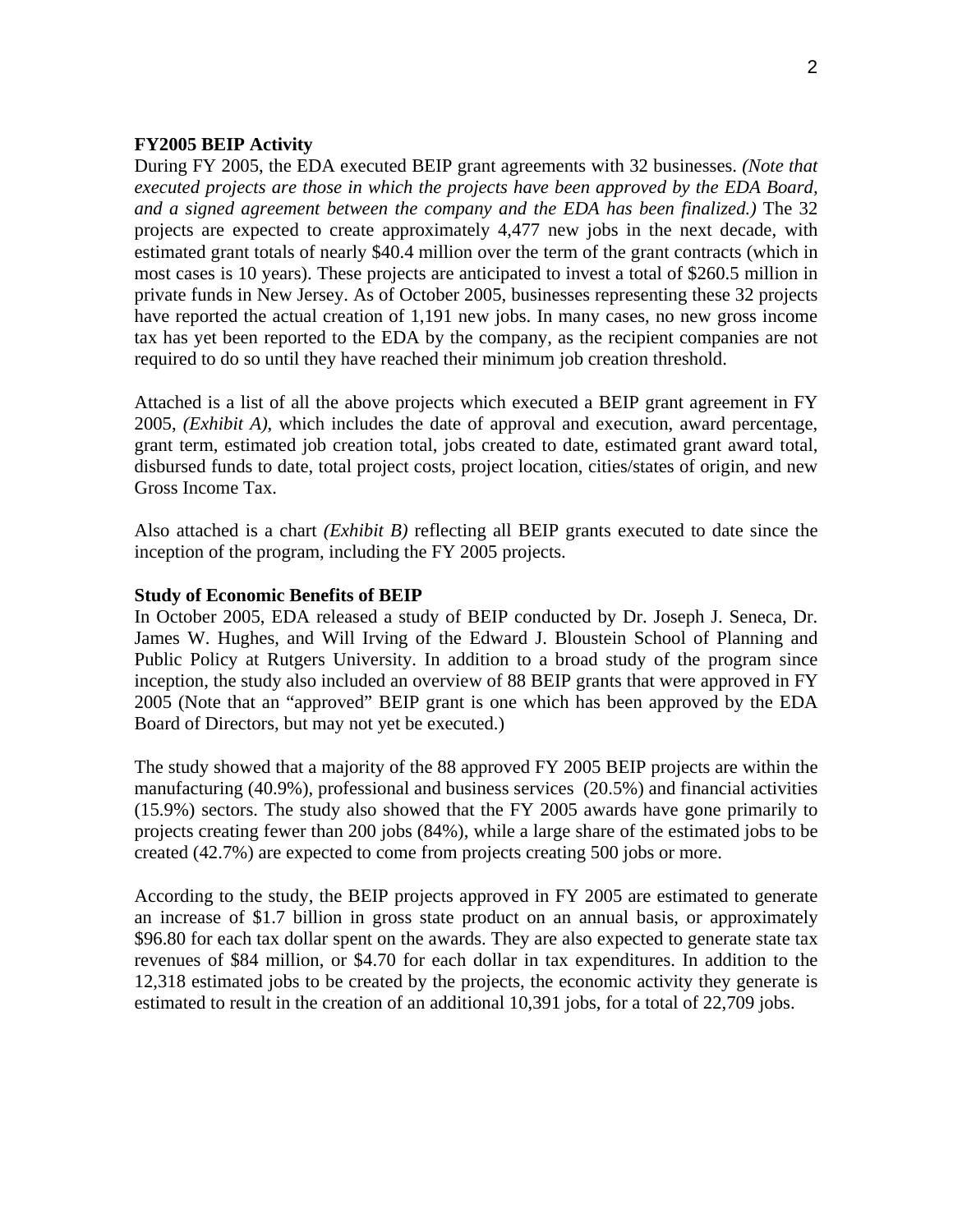In terms of an overall review of BEIP-assisted companies (183 awarded and executed projects from 1997 to February 2005 that have created at least ten jobs each), the study concluded the following:

- The BEIP awards and the jobs created by the 183 BEIP projects studied are distributed across a broad range of business sectors, but are most highly concentrated in the key manufacturing, financial activities, and professional and business services sectors.
- To date, the 183 businesses that have received BEIP disbursements have created nearly 52,000 new, permanent jobs. Economic activity generated by BEIP businesses also has led indirectly to the creation of another 58,000 jobs.
- Annual sales tax revenues are estimated to increase by nearly \$350 million from the direct and induced economic impact of the nearly 52,000 jobs and associated economic activity created by BEIP projects.
- The total economic impact of the BEIP-assisted businesses add approximately \$8.4 billion annually to New Jersey's gross state product. For every dollar spent on BEIP, New Jersey's gross state product increases by \$88.

Another observation included in the report relates to the effectiveness of the program in actually influencing business location and expansion decisions. According to the report, given the magnitude of the benefit-to-cost ratios estimated, there is a wide range of flexibility in terms of assessing the net effectiveness of the BEIP awards.

One way to present the effectiveness is to calculate the percentage of the total jobs supported by the BEIP awards that, if solely attributable to the BEIP awards, would still lead to, at the least, a neutral return per tax dollar spent (i.e., a benefit-to-cost ratio of one). The report takes a conservative approach, estimating this percentage in terms of the BEIP effects on state tax revenues and not in terms of the program's broader impact on gross state product (where the average ratio of gross state product per tax dollar spent is 88).

Thus, if only 27.2% of the 51,665 direct jobs supported by BEIP were actually located in New Jersey because of the BEIP awards (i.e., the other 72.8% of the jobs would have located in New Jersey anyway with or without BEIP), the state tax revenue to state expenditure ratio would be one, indicating tax neutrality.

The conclusion is that the state would receive back \$1 in tax revenue for each tax dollar of BEIP expenditure. More generally, if only one job out of approximately every 3.7 jobs supported by BEIP exists in New Jersey *because* of BEIP, then the program would still be state tax neutral.

A summary of the study's findings is attached *(Exhibit C)*. A full copy of the report can be accessed at www.njeda.com or www.policy.rutgers.edu/beipbenefits.pdf

For monthly updates on executed BEIP projects, visit: www.njeda.com/beip\_activity.asp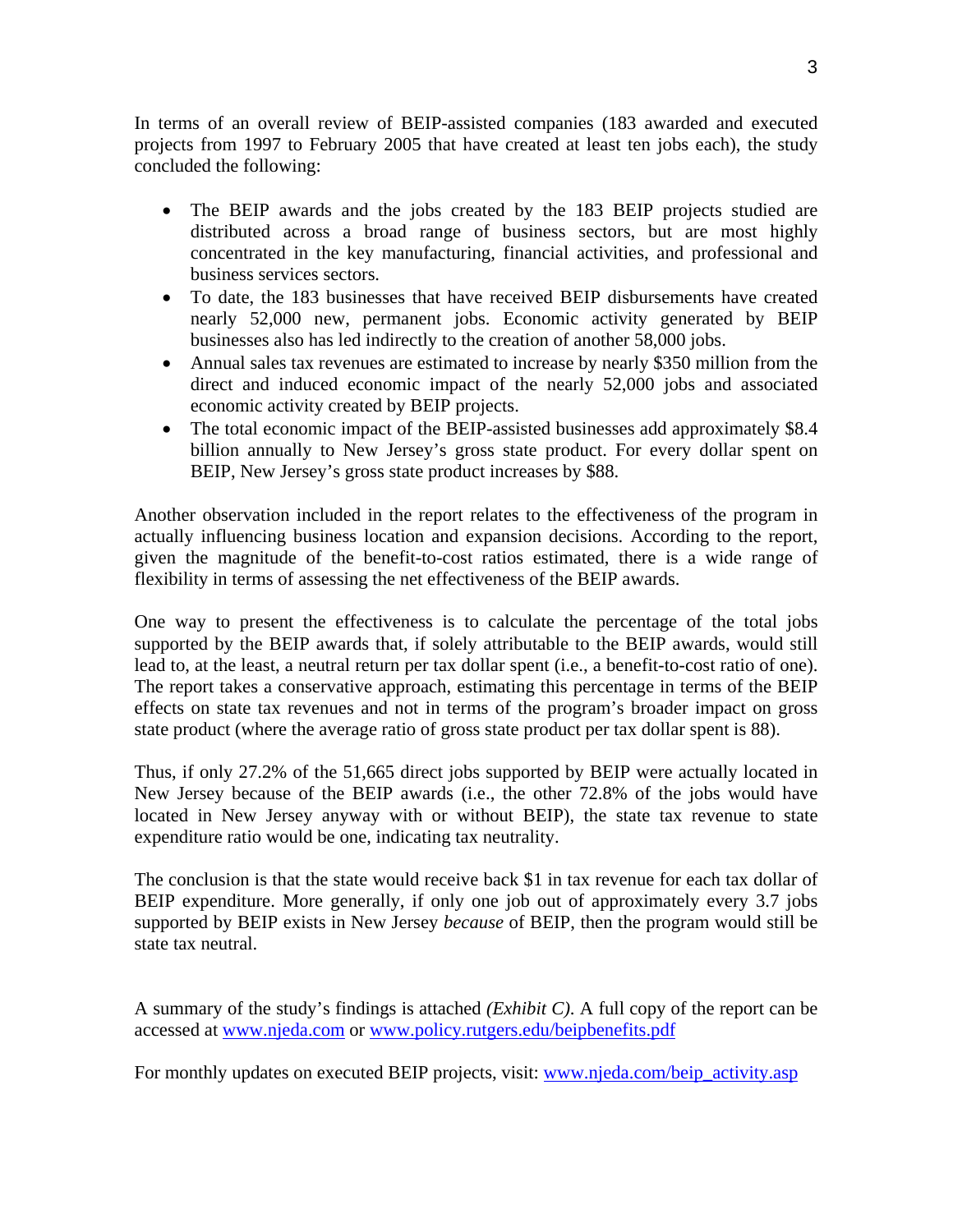### **Program History**

#### **2004 Program Modifications**

In 2004, the New Jersey Policy Perspective, a non-profit and nonpartisan research and educational organization, published the report "Taking Care of Business - Does it Cost Too Much?" The report analyzed BEIP to determine the program's effectiveness and to make recommendations for improvements. In response to the report, State Treasurer John McCormac asked Rutgers University's Edward Bloustein School of Policy and Planning to study the program and determine if the recommendations made by the report are valid and to make any other recommendations necessary to more effectively manage the program.

Based on the Rutgers' study, the EDA Board of Directors adopted a number of modifications to the program in October 2004, including requiring BEIP recipients to maintain 80% of their statewide employment (documented at the time of their application) for the grant commitment period, and the institution of new guidelines governing additional incentives for jobs created in excess of the employment commitment.

In addition, at the recommendation of the study, the EDA will move forward with commissioning a periodic BEIP impact study. And, in order to increase public access to information, in 2004, EDA began posting regularly updated reports of BEIP activity on the EDA website (www.njeda.com).

In October 2004, the EDA Board of Directors also adopted additional modifications to enhance the program based on internal program review, including regulations allowing the Authority to: seek full repayment of funds if a company moves out of state; withhold, reduce or terminate payment of a grant or any portion thereof should a BEIP company default on the grant agreement, such as moving out of state, and recapture grant monies already paid to the company in the event of default.

#### **2003 Enhancements to BEIP**

In September 2003, amendments were made to the BEIP Act to enhance the program, making it available to a larger range of businesses, with more targeted focus on technology-based industries.

The changes include the following:

- *Accelerating Business Growth and Job Creation* 
	- The program now has a lower overall job growth threshold for all applicants. Originally, a business had to create 75 new jobs to be eligible (unless they were located in a targeted municipality, in which case the threshold was 25). This threshold is now 25, regardless of location.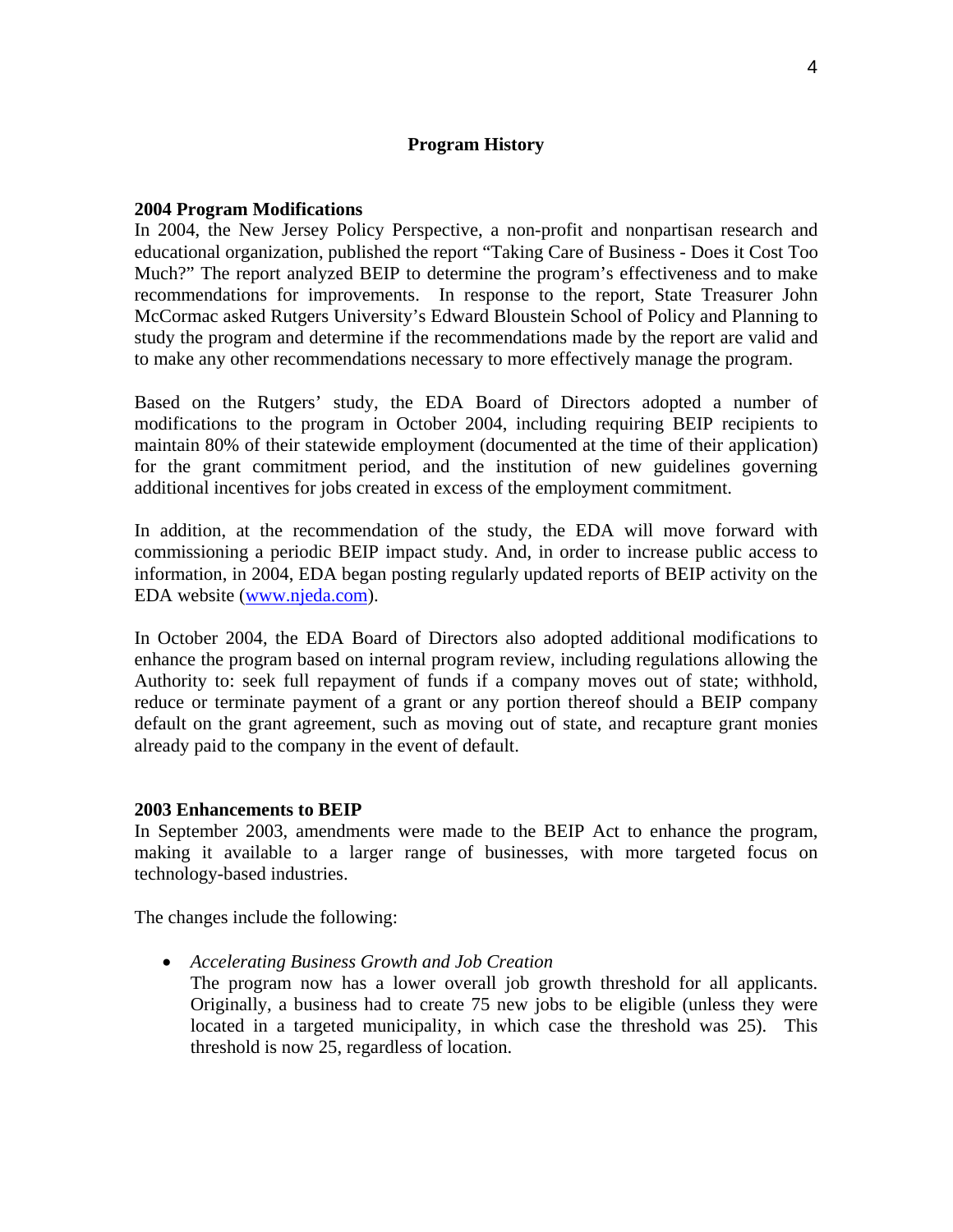- *Fostering High Tech/Biotech Industry Growth by Lowering Job Threshold to 10*  The new BEIP aims to target job growth in the high tech/biotech industries by lowering the job creation threshold to 10.
- *Targeting Specific Industries by Increasing Grant Formula Score by 5%*  An additional 5% has been added to the score for industries identified by the New Jersey Council of Economic Advisors as the cornerstone of New Jersey's economy. These industries include high tech/biotech, pharmaceuticals, financial services, transportation and logistics.
- *Encouraging Smart Growth by Increasing Grant Award by up to 30%* BEIP applicants may be eligible for a grant award of up to 50%, equivalent to the total amount of the State income taxes withheld by the business during the calendar year for the new employees hired. The new BEIP allows an increase of up to 80% if the company utilizes Smart Growth principles. These include: locating in State Planning areas 1 and 2, an Urban Coordinating Council Municipality, "distressed" municipalities, brownfield sites, near mass transit, in a center designated by the State Planning Commission, or in an area designated by a locality as an "area in need of redevelopment;" linking with some housing production or renovation; or locating in close proximity to and working cooperatively with a public or nonprofit university on research and development.

# • *Streamlining Reporting Process*

Under the old BEIP, companies were required to submit a full payroll report each year, up to 10 reports for a 10- year grant. Under the enhanced BEIP, they are required to submit only three full reports, unless a company's payroll report raises questions or contains inconsistencies. The EDA will allow existing BEIP recipients the option of converting to the revised streamlined reporting process.

• *Providing a Stable Source of BEIP Fundin*g

The 2003 amendments gave the EDA the power to issue bonds, backed by a State contract, to fund the payment of BEIP grants in any year in which a state appropriation is not available for the grants. This change provides a more stable and flexible funding mechanism for the program and reflects the Administration's commitment to ensuring that BEIP recipients receive the funding upon which they rely. In 2003, the EDA issued bonds for a total of \$59 million for BEIP disbursal payments for FY 2004.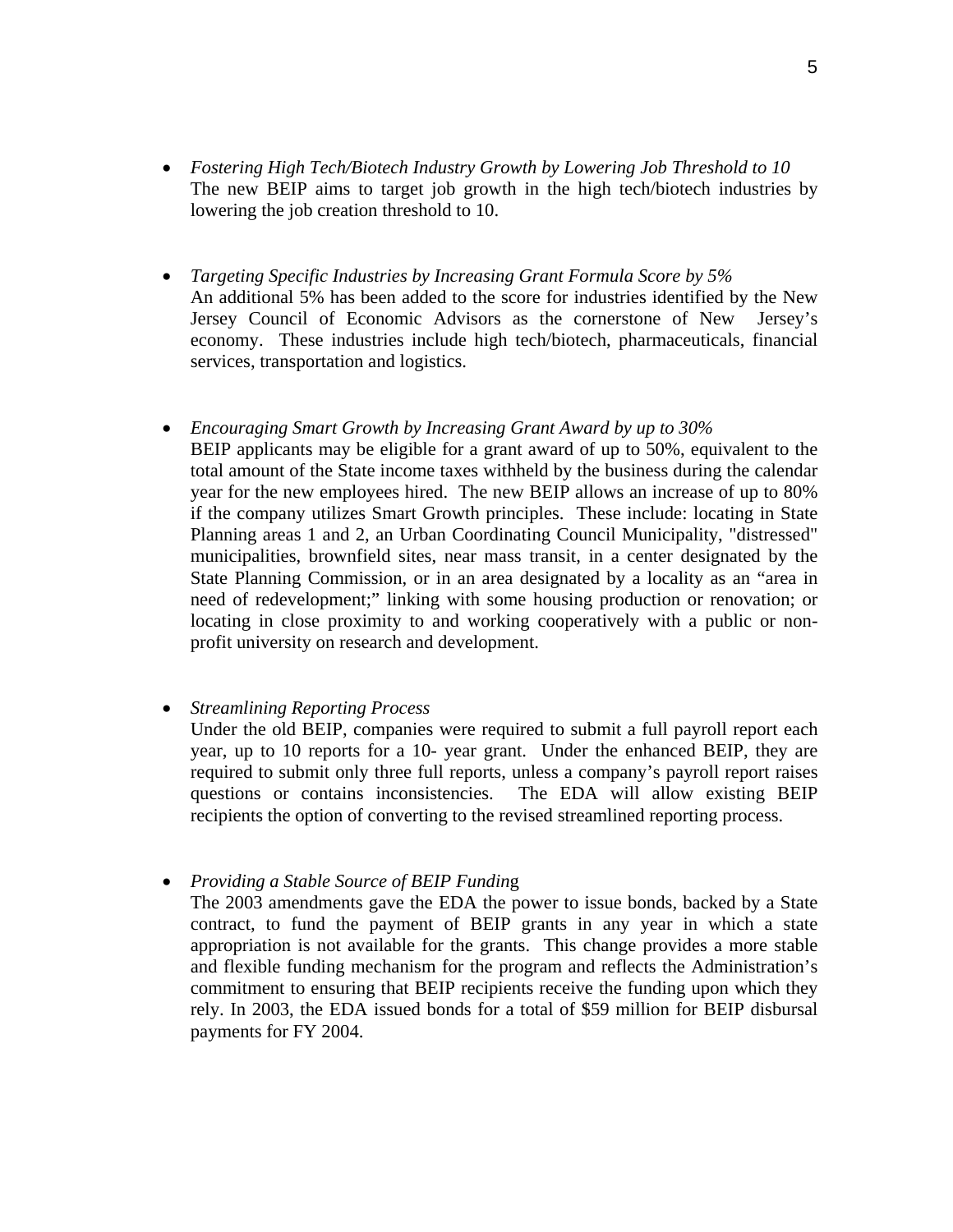The amendments also authorized the EDA to use residual BEIP withholdings to support Designated Industries Economic Growth and Development projects. In 2003, the Joint Budget Oversight Committee approved an EDA bond resolution totaling \$60 million to fund such projects. To date, the EDA had committed \$35 million of these bonds funds for the following programs: \$10 million for Springboard II Fund, providing recoverable grants to start-up life sciences and high tech companies; \$10 million for investment in the new Garden State Life Sciences Venture Fund, and \$15 million for the expansion/construction of technology commercialization centers within the newly established Innovation Zones in Camden, Newark and the greater New Brunswick area.

#### • *Allowing for New Recipients*

The new law also expands BEIP benefits to companies that could not take advantage of the program due to New Jersey's reciprocal agreement with Pennsylvania. Under this agreement, New Jersey employers pay no withholding taxes in New Jersey on employees who reside in Pennsylvania. The new law allows BEIP awards to be made to companies that meet all the criteria, but would otherwise be hindered by the reciprocity agreement. This initiative allows new jobs brought by a company to the state with the BEIP incentive -- but held by a Pennsylvania resident -- to be factored into the BEIP grant to the employer. Grants for this initiative are generated by the residual income from the BEIP program statewide.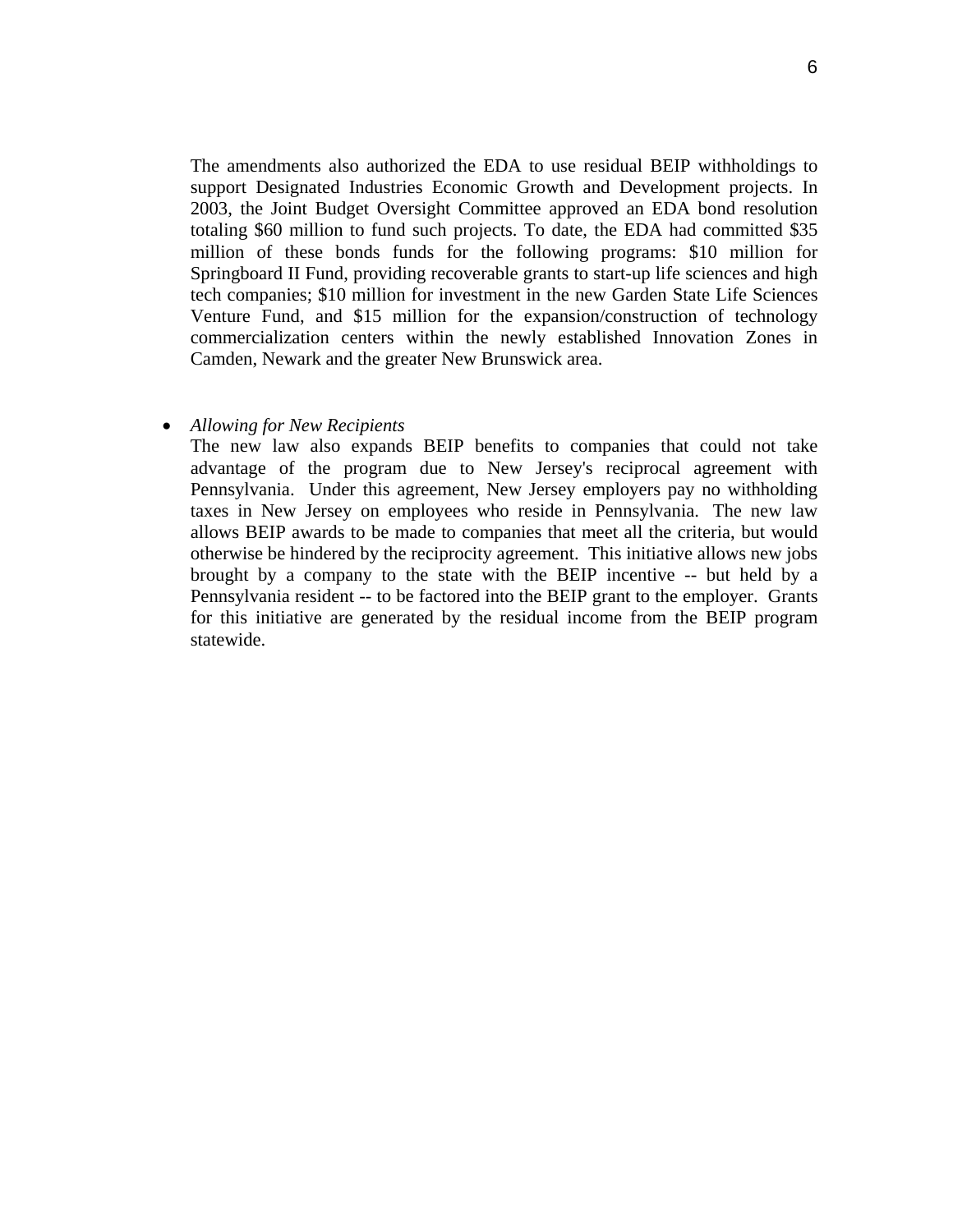| <b>Name of Business</b>                    | Approval<br><b>Date</b> | <b>Closing</b><br><b>Date</b> |           | %Term          | Est<br><b>Jobs</b> | Jobs<br>to<br>date | <b>Est. Grant</b><br><b>Amountl to date</b> | Disb.            | <b>Total Project</b> | <b>Cost New GIT Location</b> |                                                      | Originating           |                  |                     | City/Location L.D. Project Type Industry Type |
|--------------------------------------------|-------------------------|-------------------------------|-----------|----------------|--------------------|--------------------|---------------------------------------------|------------------|----------------------|------------------------------|------------------------------------------------------|-----------------------|------------------|---------------------|-----------------------------------------------|
|                                            |                         |                               |           |                |                    |                    |                                             |                  |                      |                              |                                                      |                       |                  |                     |                                               |
| AAA Mid-Atlantic, Inc.                     |                         | 2/10/2004 12/27/2004          | 50        | 10             | 90                 |                    | \$785,925                                   | \$0              | \$10,500,000         |                              | Mount Laurel Twp.,<br>\$0 Burlington                 | Pennsylvania          | 8                | Services            | finance, insurance & real<br>estate           |
|                                            |                         |                               |           |                |                    |                    |                                             |                  |                      |                              |                                                      |                       |                  |                     |                                               |
|                                            |                         |                               |           |                |                    |                    |                                             |                  |                      |                              |                                                      |                       | $31 -$<br>$32 -$ |                     |                                               |
| Accurum, Inc.                              | 6/8/2004                | 8/18/2004                     | 70        | $\overline{4}$ | 70                 | 9                  | \$381.360                                   | \$0              | \$250,000            |                              | \$0 Jersey City, Hudson                              | Jersey City           | 33               | Services            | professional services                         |
|                                            |                         |                               |           |                |                    |                    |                                             |                  |                      |                              |                                                      |                       | $31 -$           |                     |                                               |
|                                            |                         |                               |           |                |                    |                    |                                             |                  |                      |                              |                                                      | CA, MA, NY &          | $32-$            |                     |                                               |
| Amdocs, Inc.                               | 10/12/2004              | 6/9/2005                      | <b>80</b> | 10             | 60                 |                    | \$933,900                                   | \$0              | \$1,500,000          |                              | \$0 Jersey City, Hudson                              | Ontario               | 33               | Services            | professional services                         |
| American Bank Note                         |                         |                               |           |                |                    |                    |                                             |                  |                      |                              | Washington Twp.,                                     |                       |                  |                     |                                               |
| Holographics, Inc.                         | 11/9/2004               | 4/22/2005                     | 55        | 10             | 110                |                    | \$863,940                                   | \$0              | \$10,000,000         |                              | \$0 Mercer                                           | MA, NY, PA            | 30               | Services            | art/entertainment/recreation                  |
|                                            |                         |                               |           |                |                    |                    |                                             |                  |                      |                              |                                                      |                       | $31 -$           |                     |                                               |
|                                            |                         |                               |           |                |                    |                    |                                             |                  |                      |                              |                                                      |                       | $32-$            |                     |                                               |
| Antenna Software, Inc.                     | 5/11/2004               | 3/31/2005                     | 80        | 10             | 20                 |                    | \$437,120                                   | \$0              | \$850,000            |                              | \$0 Jersey City, Hudson                              | New York City 33      |                  | Services            |                                               |
|                                            |                         |                               |           |                |                    |                    |                                             |                  |                      |                              |                                                      | South                 |                  |                     |                                               |
| Aurobindo Pharma LTD,                      |                         |                               |           |                |                    |                    |                                             |                  |                      |                              | South Brunswick                                      | <b>Brunswick</b>      |                  |                     |                                               |
| Inc.                                       |                         | 3/9/2004 9/14/2004            | 60        | 10             | 150                |                    | \$441,000                                   | \$0              | \$26,500,000         |                              | \$0 Twp., Middlesex                                  | Twp.                  | 14               |                     | <b>Manufacturing pharmaceuticals</b>          |
| <b>Barclays Capital</b>                    |                         |                               |           |                |                    |                    |                                             |                  |                      |                              |                                                      |                       |                  |                     | finance, insurance & real                     |
| Services, LLC                              | 11/12/2003              | 7/14/2004                     | 65        | 10             | 205                | 304                | \$3,185,416                                 | \$0              |                      |                              | \$40,500,000 \$116,003 Hanover Twp., Morris New York |                       | 26               | Services            | estate                                        |
| <b>Celgene Corporation</b>                 | 2/10/2004               | 5/26/2005                     | 80        | 10             | 600                | 82                 | \$6,086,250                                 | \$0              |                      |                              | \$35,000,000 \$137,705 Summit City, Union            | <b>Summit City</b>    | 21               |                     | Manufacturing pharmaceuticals                 |
| Component                                  |                         |                               |           |                |                    |                    |                                             |                  |                      |                              | Millville City,                                      |                       |                  |                     |                                               |
| Technology, Inc.                           |                         | 11/12/2002 8/24/2004          | 55        | $\overline{7}$ | 50                 | 90                 | \$60,637                                    | \$0              |                      |                              | \$1,400,000 \$34,971 Cumberland                      | <b>Millville City</b> |                  |                     | Manufacturing other manufacturing             |
| Corporate Synergies                        |                         |                               |           |                |                    |                    |                                             |                  |                      |                              | Mount Laurel Twp.,                                   |                       |                  |                     | finance, insurance & real                     |
| Group, Inc.                                |                         | 10/12/2004 12/29/2004         | 65        | 10             | 256                |                    | \$3,984,640                                 | \$0 <sub>1</sub> | \$3,500,929          |                              | \$0 Burlington                                       | Mt. Laurel            | 8                | Commercial          | estate                                        |
| Dava Pharmaceuticals,                      |                         |                               |           |                |                    |                    |                                             |                  |                      |                              | Fort Lee Boro,                                       |                       |                  |                     | retail store/commercial                       |
| Inc.                                       | 12/13/2004              | 4/25/2005                     | 70        | 10             | 40                 |                    | \$931,560                                   | \$0              | \$170,000            |                              | \$0 Bergen                                           | <b>New York</b>       | 38               | Manufacturing sales |                                               |
| <b>DIRECT GROUP, LLC</b><br>and MCR DIRECT |                         |                               |           |                |                    |                    |                                             |                  |                      |                              |                                                      |                       |                  |                     |                                               |
| MAIL, LLC                                  | 7/13/2004               | 4/1/2005                      | 75        | 10             | 630                |                    | 1904175                                     | $\Omega$         | 3125000              |                              | Swedesboro Boro.<br>\$0 Gloucester                   | Logan Twp.            | 3                | Commercial          | professional services                         |
| Equity One, Inc. and                       |                         |                               |           |                |                    |                    |                                             |                  |                      |                              |                                                      |                       |                  |                     |                                               |
| Popular Financial                          |                         |                               |           |                |                    |                    |                                             |                  |                      |                              | Cherry Hill Twp.,                                    | <b>Cherry Hill</b>    |                  |                     | finance, insurance & real                     |
| Management                                 | 11/9/2004               | 6/7/2005                      | 80        | 10             | 120                |                    | \$470,400                                   | \$0              | \$12,457,768         |                              | \$0 Camden                                           | Twp.                  | 6                | Commercial          | estate                                        |
|                                            |                         |                               |           |                |                    |                    |                                             |                  |                      |                              |                                                      |                       | $31 -$           |                     |                                               |
| <b>Fortis Financial</b>                    |                         |                               |           |                |                    |                    |                                             |                  |                      |                              |                                                      |                       | $32-$            |                     | finance, insurance & real                     |
| Services LLC                               |                         | 3/9/2004 8/12/2004            | 80        | 10             | 60                 | 35                 | \$1,311,360                                 |                  |                      |                              | \$0 \$19,100,000 \$143,659 Jersey City, Hudson       | <b>New York</b>       | 33               | Services            | estate                                        |
| Government Employees                       |                         |                               |           |                |                    |                    |                                             |                  |                      |                              | Evesham Twp.,                                        |                       |                  |                     | finance, insurance & real                     |
| Insurance Company                          |                         | 1/11/2005 5/25/2005           | 50        | 3              | 150                |                    | 706050                                      | $\Omega$         | 1500000              |                              | \$0 Burlington                                       | New York              | 8                | Commercial          | estate                                        |
| Home Care Industries,                      |                         |                               |           |                |                    |                    |                                             |                  |                      |                              |                                                      |                       |                  |                     |                                               |
| Inc.                                       |                         | 7/13/2004 10/25/2004          | 60        | 6              | 30                 |                    | \$34,020                                    | \$0              | \$30,000             |                              | \$0 Clifton City, Passaic                            | <b>Clifton City</b>   | 34               |                     | Manufacturing apparel/textile products        |
| Home Decor Products.                       |                         |                               |           |                |                    |                    |                                             |                  |                      |                              |                                                      |                       |                  |                     |                                               |
| Inc.                                       |                         | 12/13/2004 5/27/2005          | 40        | 10             | 48                 |                    | 150624                                      | $\overline{0}$   | 1600000              |                              | \$0 Sparta Twp., Sussex Edison, NJ                   |                       | 24               | <b>Distribution</b> | wholesale                                     |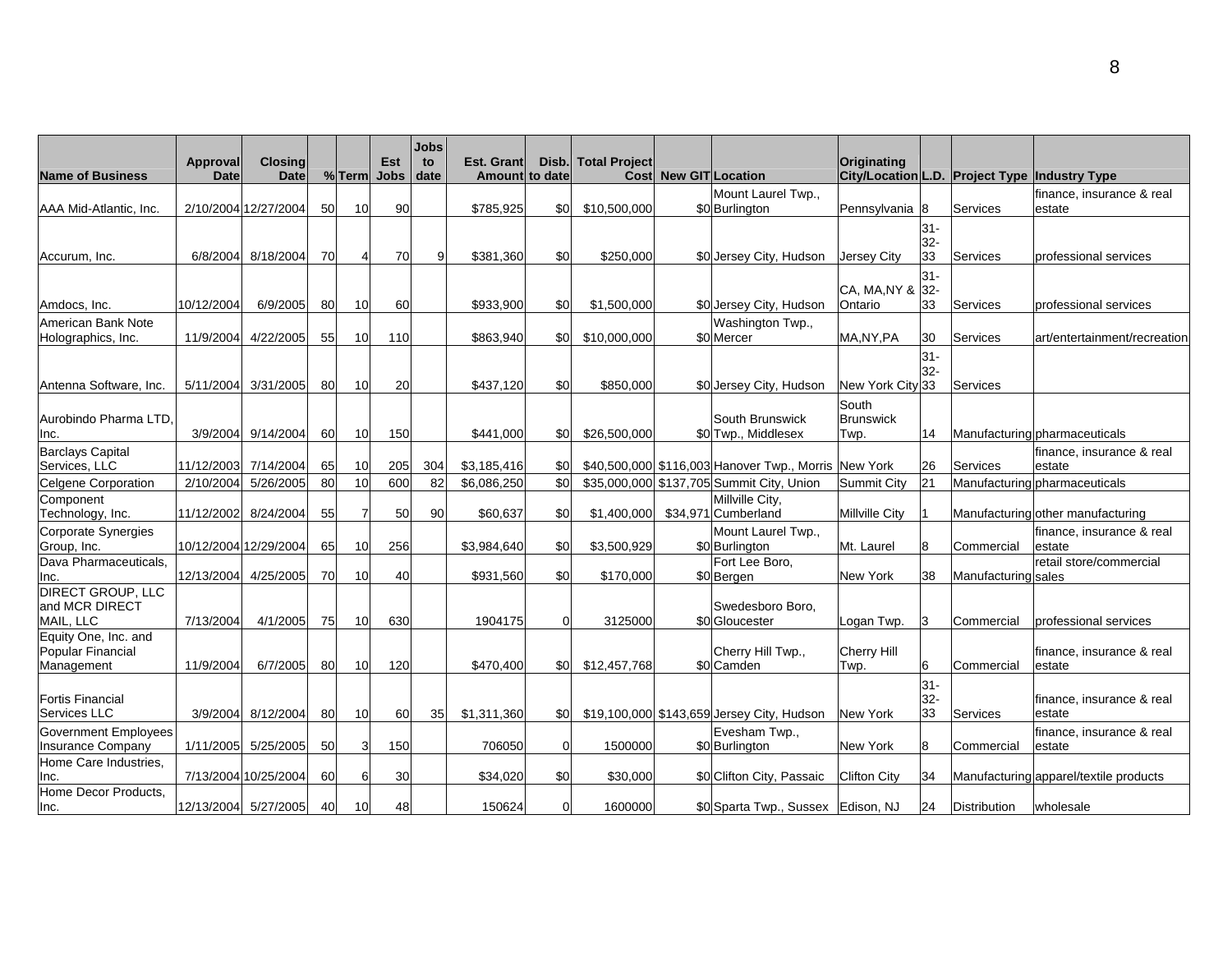| Lazard Freres & Co.,<br><b>LLC</b>                                     |            | 7/13/2004 10/21/2004  | 80 | 6               | 25  | 26  | \$672.000                                                             | \$0 | \$750,000    |                 | \$6,289 Jersey City, Hudson                                   | New York                                 | $31 -$<br>$32-$<br>33 | <b>Office Facility</b>      | finance, insurance & real<br>lestate   |
|------------------------------------------------------------------------|------------|-----------------------|----|-----------------|-----|-----|-----------------------------------------------------------------------|-----|--------------|-----------------|---------------------------------------------------------------|------------------------------------------|-----------------------|-----------------------------|----------------------------------------|
| marketRX, Inc.                                                         | 12/9/2003  | 8/13/2004             | 70 | 10 <sup>1</sup> | 40  | 40  | \$183,792                                                             | \$0 | \$573,840    |                 | Bridgewater Twp.,<br>\$46,201 Somerset                        | <b>Bridgewater</b><br>Twp.               | 16                    | Services                    | professional services                  |
| McLane New Jersey,<br>Inc./McLane Company,<br>Inc.                     |            | 9/10/2002 9/14/2004   | 60 | 10              | 320 | 335 | \$704,640                                                             | \$0 |              |                 | <b>Upper Penns Neck</b><br>\$29,500,000 \$147,176 Twp., Salem | Texas                                    | 3                     | <b>Distribution</b>         | wholesale                              |
| <b>Medical Diagnostics</b><br>Laboratories, LLC                        |            | 6/8/2004 12/27/2004   | 55 | 10 <sup>1</sup> | 75  | 30  | \$201,702                                                             | \$0 | \$9,200,000  |                 | Hamilton Twp.,<br>\$3.993 Mercer                              | Mount Laurel                             | 14                    | R&D                         | professional services                  |
| Medidata Solutions, Inc.                                               |            | 10/12/2004 12/27/2004 | 55 | 10 <sup>1</sup> | 60  |     | \$642,010                                                             | \$0 | \$1,150,000  |                 | Edison Twp.,<br>\$0 Middlesex                                 | Manhattan,<br><b>NY</b>                  | 18                    | Services                    | communications                         |
| Merlin Industries, Inc.                                                | 11/12/2002 | 3/11/2005             | 45 | 10 <sup>1</sup> | 76  | 57  | \$58,500                                                              | \$0 | \$3,500,000  |                 | Hamilton Twp.,<br>\$9.039 Mercer                              | Trenton                                  | 14                    |                             | Manufacturing apparel/textile products |
| MRS Associates, Inc.<br>("MRS" or the<br>"Company")                    | 12/13/2004 | 5/26/2005             | 55 | 10 <sup>1</sup> | 200 |     | \$443,300                                                             | \$0 | \$400,000    |                 | Cherry Hill Twp.,<br>\$0 Camden                               | <b>Cherry Hill</b><br>Twp.               | 6                     | Services                    | business management &<br>supplies      |
| Party City Corporation                                                 | 6/8/2004   | 9/30/2004             | 55 | 10 <sup>1</sup> | 66  |     | \$872,260                                                             | \$0 | \$9,431,950  |                 | Rockaway Twp.,<br>\$0 Morris                                  | Rockaway<br><b>Boro</b>                  | 25                    | Retail                      | retail store/commercial<br>sales       |
| Phillips Van Heusen<br>Corporation                                     |            | 7/13/2004 12/28/2004  | 55 | 10 <sup>1</sup> | 27  | 42  | \$263,000 \$7,539                                                     |     | \$3,000,000  |                 | Bridgewater Twp.,<br>\$13,708 Somerset                        | Maine                                    | 16                    | Retail                      | apparel/textile products               |
| Picasso Lighting Inc.<br>d/b/a Bernard Pecaso                          |            | 11/12/2002 7/14/2004  | 55 | 10 <sup>1</sup> | 50  |     | \$45,738                                                              | \$0 | \$3,690,000  |                 | \$0 Hillside Twp., Union                                      | <b>New York</b>                          | 29                    | Distribution                | lother manufacturing                   |
| <b>SG Americas</b><br><b>Operational Services</b><br>Inc. / SG America | 1/11/2005  | 4/22/2005             | 80 | 10 <sup>°</sup> | 350 |     | \$10,088,400                                                          | \$0 | \$14,101,200 |                 | \$0 Jersey City, Hudson                                       | <b>NY</b>                                | $31 -$<br>32-<br>33   | Commercial                  | finance, insurance & real<br>estate    |
| Sony BMG Music<br>Entertainment                                        | 12/13/2004 | 6/20/2005             | 70 | 10 <sup>1</sup> | 304 |     | \$2,867,480                                                           | \$0 | \$5,000,000  |                 | Lyndhurst Twp.,<br>\$0 Bergen                                 | New York                                 | 36                    | Services                    | lother manufacturing                   |
| Sun Chemical<br>Corporation                                            | 6/8/2004   | 2/1/2005              | 55 | 10 <sup>1</sup> | 30  |     | \$286,860                                                             | \$0 | \$8,797,470  |                 | Parsippany-Troy Hills<br>\$0 Twp., Morris                     | Parsippany-<br><b>Troy Hills</b><br>Twp. | 26                    |                             | Office Facility other manufacturing    |
| Tribeca Oven Inc.                                                      | 5/11/2004  | 2/4/2005              | 45 | 10 <sup>1</sup> | 100 | 128 | \$122,500                                                             | \$0 | \$800,000    | \$17,380 Bergen | Carlstadt Boro.                                               | Brooklyn, NY                             | 36                    | Manufacturing food products |                                        |
| Zimmer Trabecular<br>Metal Technology, Inc.<br>エンジント エンジン・ショット しめめい    |            | 9/14/2004 12/28/2004  | 55 | 10 <sup>1</sup> | 65  | 13  | \$283,437<br>$177.1.101$ \$10,100,000 \$7,500 \$000,550,157 \$070,101 | \$0 | \$2,680,000  |                 | \$0 Hanover Twp., Morris Hanover Twp. 26                      |                                          |                       |                             | Manufacturing other manufacturing      |

**Total Executed: 32 4,477 1,191 \$40,403,996 \$7,539 \$260,558,157 \$676,124**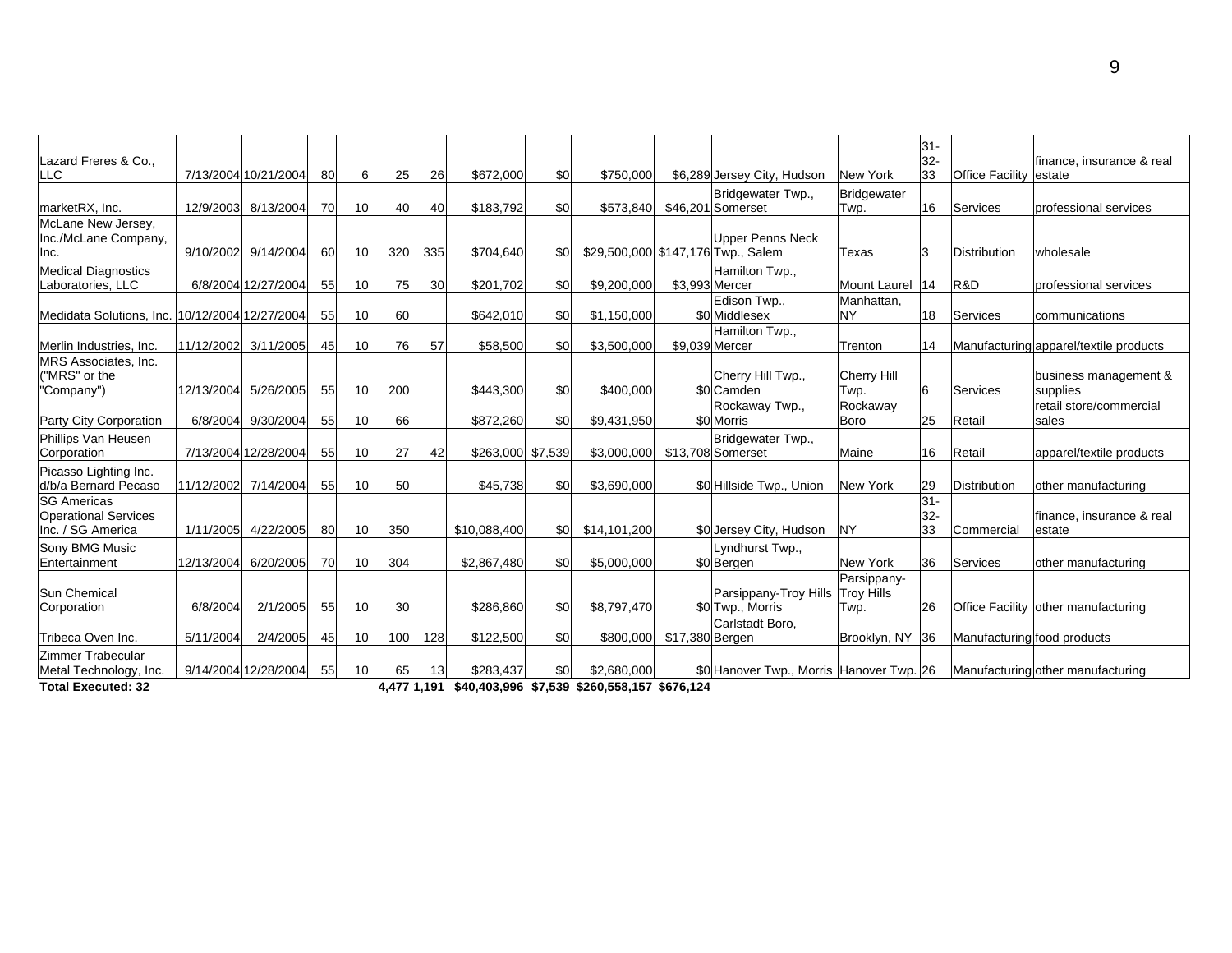| <b>Name of Business</b>                             | Approval<br>Date | <b>Closing</b><br><b>Date</b> | %  |              | Term Est Jobs | Jobs to<br>date | Est. Grant<br><b>Amount</b> | Disbursed to<br>date | <b>Total Project Cost Location</b> |                                                 | Originating<br><b>City/Location</b> | L.D.              |
|-----------------------------------------------------|------------------|-------------------------------|----|--------------|---------------|-----------------|-----------------------------|----------------------|------------------------------------|-------------------------------------------------|-------------------------------------|-------------------|
| A.C. Moore Arts, Inc/ A.C.<br>Moore Arts & Crafts   | 12/11/2001       | 12/28/2001                    | 50 | 10           | 76            | 76              | \$153,140                   | \$0                  |                                    | \$35,615,000 Berlin Boro, Camden                | Berlin Boro                         | 6                 |
| AAA Mid-Atlantic, Inc.                              | 2/10/2004        | 12/27/2004                    | 50 | 10           | 90            |                 | \$785,925                   | \$0                  |                                    | \$10,500,000 Mount Laurel Twp.,<br>Burlington   | Pennsylvania                        | 8                 |
| <b>ABN AMRO Incorporated</b>                        | 6/11/2002        | 6/26/2002                     | 80 | $\mathsf{R}$ | 500           | 445             | \$1,211,800                 | \$1.286.744          |                                    | \$20,000,000 Jersey City, Hudson                | New York                            | $31 - 32 -$<br>33 |
| Accurum, Inc.                                       | 6/8/2004         | 8/18/2004                     | 70 |              | 70            | 9               | \$381,360                   | \$0                  |                                    | \$250,000 Jersey City, Hudson                   | Jersey City                         | $31 - 32 -$<br>33 |
| ACS State Healthcare, LLC<br>and ACS Enterprise Sol | 12/13/2004       | 7/26/2005                     | 80 |              | 278           |                 | \$1,089,760                 | \$0                  |                                    | \$8,515,000 Hamilton Twp., Mercer               | Hamilton Twp.                       | 14                |
| AIG SunAmerica Asset<br>Management Corp.            | 6/12/2001        | 6/26/2001                     | 80 | 10           | 147           | 148             | \$1,928,640                 | \$1,210,498          |                                    | \$11,400,000 Jersey City, Hudson                | New York                            | $31 - 32 -$<br>33 |
| Altana, Inc.                                        | 1/9/2001         | 1/25/2001                     | 55 | 10           | 75            | 80              | \$882,431                   | \$0                  |                                    | \$465,000 Parsippany-Troy Hills<br>Twp., Morris | New York                            | 26                |
| Altana, Inc.                                        | 8/12/2003        | 12/29/2003                    | 65 | 10           | 174           | 25              | \$3,426,364                 | \$0                  |                                    | \$8,100,000 Florham Park Boro,<br><b>Morris</b> | Florham Park Boro                   | 26                |
| Amdocs, Inc.                                        | 10/12/2004       | 6/9/2005                      | 80 | 10           | 60            |                 | \$933,900                   | \$0                  |                                    | \$1,500,000 Jersey City, Hudson                 | CA, MA, NY & Ontario                | $31 - 32 -$<br>33 |
| American Bank Note<br>Holographics, Inc.            | 11/9/2004        | 4/22/2005                     | 55 | 10           | 110           |                 | \$863,940                   | \$0                  |                                    | \$10,000,000 Washington Twp.,<br>Mercer         | New York, Pennsylvania<br>& M       | 30                |
| American Home Assurance<br>Company and Affiliates   | 7/9/2002         | 12/11/2002                    | 70 | 10           | 400           | 280             | \$8,563,500                 | \$1,002,854          |                                    | \$12,000,000 Jersey City, Hudson                | New York                            | $31 - 32 -$<br>33 |
| American Home Assurance<br>Company and Related      | 7/11/2000        | 12/27/2001                    | 80 | 10           | 589           | 780             | \$4,638,000                 | \$1,642,033          |                                    | \$24,730,000 Berkeley Heights Twp.<br>Union     | New York, Pennsylvania 21           |                   |
| American Mortgage Express<br>Corp.                  | 5/16/2003        | 10/6/2003                     | 60 | 10           | 150           | 77              | \$869,850                   | \$0                  |                                    | \$2,482,000 Mount Laurel Twp.,<br>Burlington    | Cherry Hill, New Jersey             | 8                 |
| Ansell Healthcare Products,<br>LLC                  | 9/10/2002        | 11/4/2002                     | 55 | 10           | 75            | 93              | \$720,480                   | \$0                  |                                    | \$825,000 Red Bank Boro,<br>Monmouth            | Ohio                                | 12                |
| Antenna Software, Inc.                              | 5/11/2004        | 3/31/2005                     | 80 | 10           | 20            |                 | \$437,120                   | \$0                  |                                    | \$850,000 Jersey City, Hudson                   | New York City                       | $31 - 32 -$<br>33 |
| Apex Xpress, Inc.                                   | 1/13/2004        | 3/8/2004                      | 80 | 10           | 76            | 47              | \$476.976                   | \$0                  |                                    | \$550,000 Jersey City, Hudson                   | New York                            | $31 - 32 -$<br>33 |
| Astor Chocolate Corp.                               | 11/10/1998       | 12/1/1998                     | 50 | 10           | 47            | 86              | \$98,000                    | \$53,147             |                                    | \$100,000 Lakewood Twp.,<br>Ocean               | Lakewood Twp.                       | 30                |
| AT Systems Atlantic, Inc.                           | 9/11/2001        | 9/27/2001                     | 40 | 10           | 80            | 40              | \$100,800                   | \$0                  |                                    | \$3,175,000 Edison Twp.,<br>Middlesex           | Edison Twp.                         | 18                |
| AT&T Corp.                                          | 9/9/1997         | 12/2/1997                     | 60 | 10           | 185           | 452             | \$1,313,940                 | \$217.617            |                                    | \$302,000,000 Middletown Twp.,<br>Monmouth      | Middletown Twp.                     | 13                |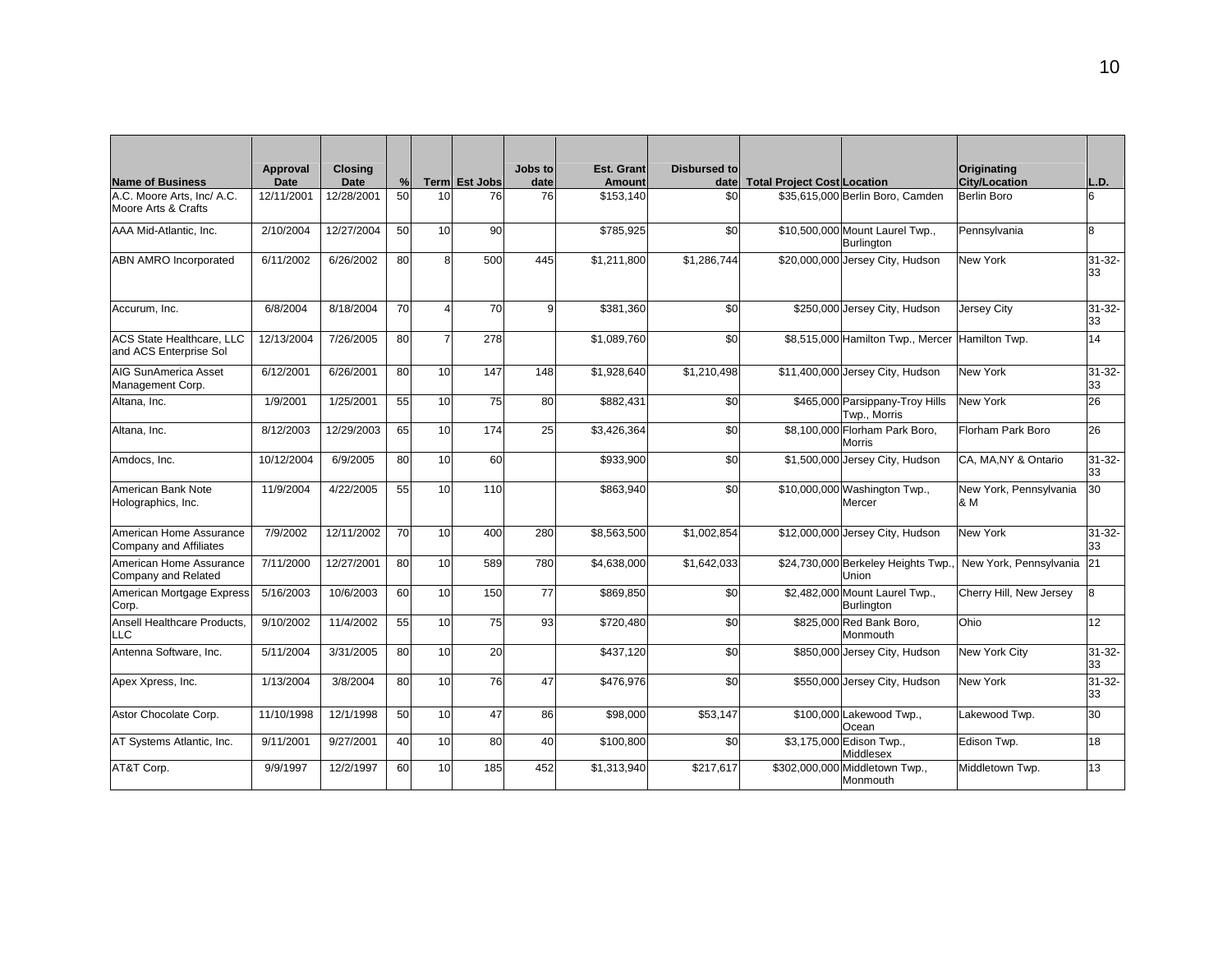| Atco Rubber Products, Inc.                                      | 10/8/2002  | 12/17/2002 | 55 | 10 | 65   | 31   | \$100,555               | \$0          | \$2,425,000 Vineland City,<br>Cumberland                                                              | Baltimore, Maryland               |                   |
|-----------------------------------------------------------------|------------|------------|----|----|------|------|-------------------------|--------------|-------------------------------------------------------------------------------------------------------|-----------------------------------|-------------------|
| Aurobindo Pharma LTD,<br>Inc.                                   | 3/9/2004   | 9/14/2004  | 60 | 10 | 150  |      | \$441,000               | \$0          | \$26,500,000 South Brunswick Twp.<br>Middlesex                                                        | South Brunswick Twp.              | 14                |
| <b>AURORA LOAN</b><br>SERVICES, INC. and<br>LEHMAN BROTHERS IN. | 11/9/2004  | 7/20/2005  | 65 | 10 | 210  |      | \$1,273,390             | \$0          | \$7,910,000 Florham Park Boro,<br>Morris                                                              | Florham Park Boro                 | 26                |
| Aventis Pharmaceuticals,<br>Inc.                                | 2/11/1997  | 6/24/1997  | 60 | 10 | 440  | 861  | \$2,784,000             | \$3,846,691  | \$98,000,000 Bridgewater Twp.,<br>Somerset                                                            | MI, OH, France, Germany           | 16                |
| Aventis Pharmaceuticals,<br>Inc.                                | 10/12/1999 | 10/29/1999 | 80 | 10 | 1400 | 1829 | \$21,795,200            | \$4,291,940  | \$59,000,000 Bridgewater Twp.,<br>Somerset                                                            | Bridgewater Twp.                  | 16                |
| <b>Ball Plastic Container Corp.</b>                             | 12/10/1996 | 6/19/1997  | 80 | 10 | 115  | 169  | \$315,560               | \$460,281    | \$57,676,000 Delran Twp.,<br>Burlington                                                               | Delran Twp.                       |                   |
| Bank of New York, The                                           | 3/11/1997  | 3/6/1998   | 80 | 10 | 241  | 477  | \$1,245,488             | \$1,194,175  | \$5,368,000 Maywood Boro,<br>Bergen                                                                   | Harrison, NY                      | 37                |
| Bank of New York. The                                           | 1/12/1999  | 1/10/2000  | 70 | 10 | 130  | 133  | \$274,780               | \$161,208    | \$6,816,989 Lodi Boro, Bergen                                                                         | <b>New York</b>                   | 38                |
| Barclays Capital Services,<br>LLC                               | 11/12/2003 | 7/14/2004  | 65 | 10 | 205  | 304  | \$3,185,416             | \$0          | \$40,500,000 Hanover Twp., Morris                                                                     | <b>New York</b>                   | 26                |
| Barnes & Noble College<br>Booksellers, Inc and                  | 1/14/2003  | 3/12/2004  | 65 | 10 | 180  | 222  | \$1,342,800             | \$54,418     | \$2,100,000 Bernards Twp.,<br>Somerset                                                                | <b>New York</b>                   | 16                |
| Barnes & Noble, Inc.                                            | 8/12/1997  | 10/7/1997  | 40 | 10 | 402  | 1017 | \$337,680               | \$794,298    | \$11,000,000 Jamesburg Boro,<br>Middlesex                                                             | Jamesburg Boro                    | 14                |
| Barr Laboratories, Inc. and<br><b>Subsidiaries</b>              | 12/10/2002 | 8/11/2003  | 60 | 10 | 150  | 224  | $\overline{$1,969,200}$ | \$713,312    | \$7,600,000 Woodcliff Lake Boro,<br>Bergen                                                            | <b>New York</b>                   | 39                |
| Berg East Imports, Inc.                                         | 2/10/2004  | 6/14/2004  | 45 | 10 | 35   | 51   | \$49,613                | \$0          | \$3,650,000 Barrington Boro,<br>Camden                                                                | <b>Barrington Boro</b>            | 5                 |
| Berlex Laboratories. Inc.                                       | 10/10/2000 | 10/27/2000 | 60 | 10 | 85   | 213  | \$1,115,880             | \$1,214,724  | \$11,320,000 Montville Twp., Morris                                                                   | Montville Twp.                    | 26                |
| <b>Best Manufacturing Group</b><br>LLC and affiliates           | 3/9/2004   | 5/8/2004   | 80 | 10 | 57   | 72   | \$705,432               | \$0          | \$1,000,000 Jersey City, Hudson                                                                       | <b>New York</b>                   | $31 - 32 -$<br>33 |
| <b>Bind Rite/Union Graphics</b><br>LLC                          | 7/14/1998  | 7/29/1998  | 40 | 10 | 100  | 170  | \$199,600               | \$365,366    | \$9,000,000 Carlstadt Boro, Bergen Linden, NJ                                                         |                                   | 36                |
| <b>Biovail Pharmaceuticals,</b><br>Inc.                         | 4/8/2003   | 9/8/2003   | 65 | 10 | 200  | 182  | \$4,325,100             | \$0          | \$12,750,000 Bridgewater Twp.,<br>Somerset                                                            | North Carolina                    | 16                |
| BJ's Wholesale Club. Inc.                                       | 7/13/1999  | 2/28/2000  | 50 | 10 | 225  | 262  | \$453,550               | \$57,703     | \$27,562,500 Burlington Twp.,<br><b>Burlington</b>                                                    | Pennsylvania                      |                   |
| Blinds to Go, Inc.                                              | 7/8/1997   | 8/25/1997  | 60 | 10 | 198  | 222  | \$872,000               | \$332,902    | \$21,000,000 Lakewood Twp.,<br>Ocean                                                                  | Lakewood Twp.                     | 30                |
| BOC Group, Inc. The                                             | 3/11/1997  | 6/25/1997  | 60 | 10 | 185  | 156  | \$673,400               | \$105,142    | \$7,345,000 Lebanon Boro,<br>Hunterdon                                                                | TN, AL, IL, MA, MI, PA, IN, VA 23 |                   |
| Brandywine Senior Care,<br>Inc.                                 | 10/14/2003 | 12/29/2003 | 60 | 10 | 50   | 32   | \$480,000               | \$0          | \$150,000 Mount Laurel Twp.,<br><b>Burlington</b>                                                     | Pennsylvania                      | 8                 |
| <b>Bristol-Myers Squibb</b><br>Company                          | 6/10/1997  | 8/22/1997  | 80 | 10 | 500  | 1780 | \$4,200,000             | \$12,570,796 | \$197,200,000 Hopewell Boro,<br>Mercer; New<br>Brunswick City,<br>Middlesex; Lawrence<br>Twp., Mercer | Seattle, Washington               | 15                |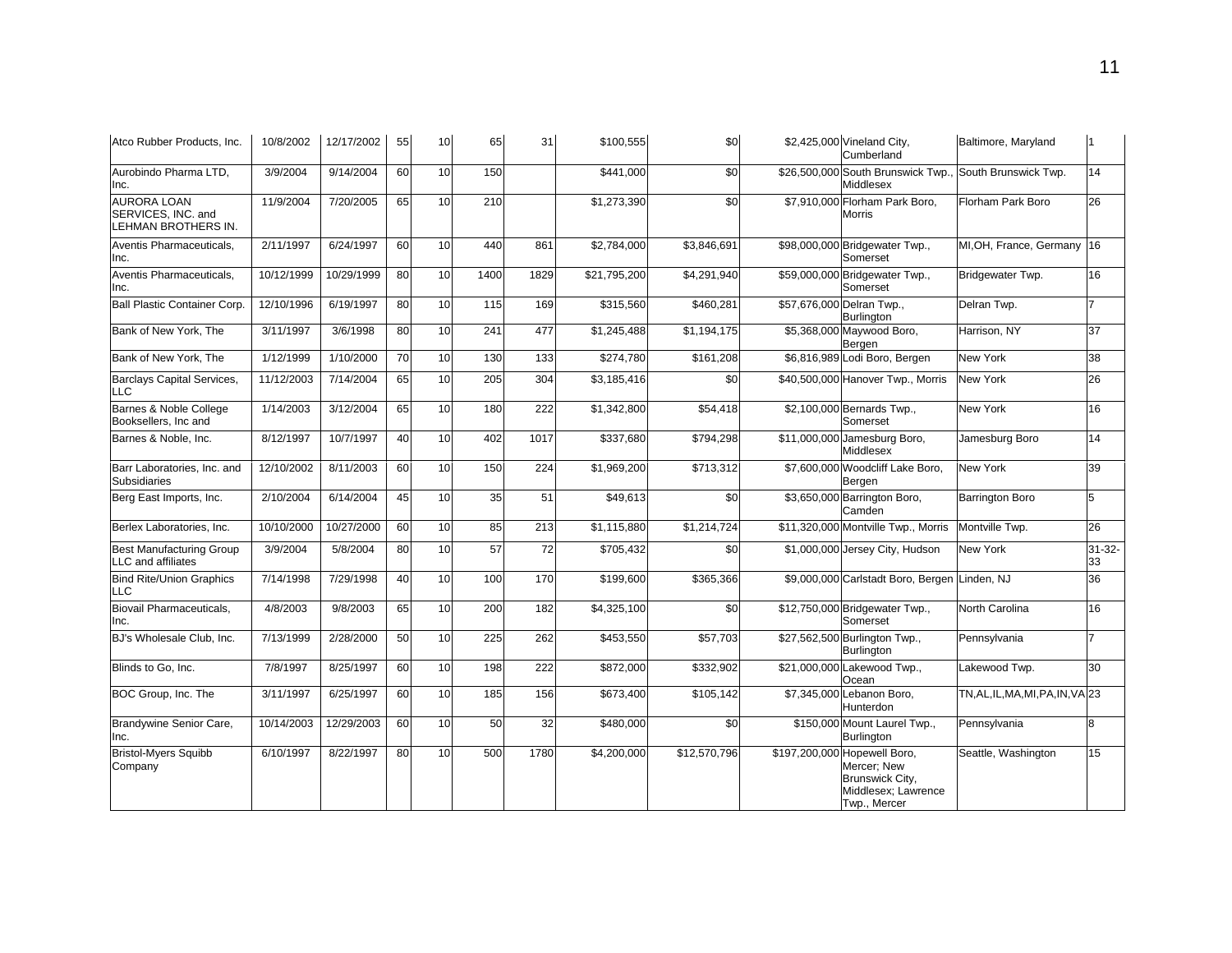| <b>Burlington Coat Factory</b><br><b>Warehouse Corporation</b> | 6/13/2000  | 11/7/2002  | 50 | 10 | 425 | 167 | \$669,550   | \$660       | \$24,050,000 Edgewater Park Twp.,<br>Burlington                               | Edgewater Park Twp.    |                   |
|----------------------------------------------------------------|------------|------------|----|----|-----|-----|-------------|-------------|-------------------------------------------------------------------------------|------------------------|-------------------|
| CACI Technologies, Inc.                                        | 12/10/1996 | 6/19/1997  | 50 | 10 | 75  | 310 | \$496,080   | \$85,902    | \$2,296,000 Oceanport Boro,<br>Eatontown Boro<br>Monmouth                     | Virginia               | 11                |
| Cadent, Inc.                                                   | 12/11/2001 | 12/28/2001 | 50 | 10 | 100 | 59  | \$142,500   | \$0         | \$6,700,000 Fairview Boro, Bergen                                             | To be determined       |                   |
| Cape May Foods, Inc.                                           | 8/8/2000   | 8/23/2000  | 55 | 10 | 28  | 58  | \$152,796   | \$20,442    | \$7,737,500 Millville City,<br>Cumberland                                     | Nanticoke, Maryland    |                   |
| Capture Resource, Inc.                                         | 8/13/2002  | 8/28/2002  | 70 | 7  | 200 | 15  | \$233,240   | \$1,462     | \$365,000 Millville City,<br>Cumberland                                       | <b>Millville City</b>  |                   |
| Cardinal Health 110, Inc.                                      | 8/10/1999  | 2/8/2000   | 70 | 10 | 125 | 273 | \$320,250   | \$314,823   | \$15,752,571 Logan Twp.,<br>Gloucester                                        | Allentown, PA          | 3                 |
| Cardinal Health PTS, LLC                                       | 1/11/2000  | 2/8/2000   | 70 | 10 | 205 | 212 | \$2,219,950 | \$0         | \$57,735,000 Franklin Twp.,<br>Somerset                                       | Franklin Twp.          | 17                |
| CareGain, Inc.                                                 | 4/13/2004  | 5/25/2004  | 55 | 10 | 80  | 5   | \$856,020   | \$0         | \$1,665,000 East Windsor Twp.,<br>Mercer                                      | Monroe Twp, NJ         | 12 <sup>2</sup>   |
| <b>Celgene Corporation</b>                                     | 2/10/2004  | 5/26/2005  | 80 | 10 | 600 | 82  | \$6,086,250 | \$0         | \$35,000,000 Summit City, Union                                               | <b>Summit City</b>     | 21                |
| <b>Cendant Corporation</b>                                     | 11/13/2001 | 3/20/2002  | 60 | 8  | 200 | 163 | \$1,360,000 | \$125,099   | \$200,000 Parsippany-Troy Hills<br>Twp., Morris                               | Phoenix, Arizona       | 26                |
| Cendent Car Rental Group                                       | 2/13/2001  | 3/1/2001   | 70 | 10 | 300 | 607 | \$2,029,650 | \$709,810   | \$1,500,000 Parsippany-Troy Hills<br>Twp., Morris                             | Garden City NY         | 26                |
| Chubb Corporation, The                                         | 2/8/2000   | 3/8/2002   | 65 | 10 | 250 | 426 | \$1,569,750 | \$603,797   | \$398,092,000 Readington Twp.,<br>Hunterdon; Warren<br>Twp., Somerset         | Readington Twp.        | 23                |
| Colgate-Palmolive<br>Company                                   | 3/14/2000  | 3/31/2000  | 60 | 10 | 126 | 129 | \$1,471,176 | \$206,392   | \$44,221,000 Morristown Town,<br>Morris                                       | <b>Morristown Town</b> | 25                |
| <b>Collins Stewart Tullett</b><br>Holdings, Inc.               | 1/11/2005  | 7/7/2005   | 80 | 10 | 105 |     | \$7,958,864 | \$0         | \$25,908,450 Jersey City, Hudson                                              | <b>NY</b>              | $31 - 32 -$<br>33 |
| Comcast of New Jersey II,<br>LLC                               | 2/13/2001  | 7/25/2001  | 65 | 10 | 250 | 344 | \$511,875   | \$0         | \$6,600,000 Voorhees Twp.,<br>Camden                                          | Several NJ Locations   | 6                 |
| Comcast<br>Telecommunications, Inc.<br>et. al.                 | 9/14/2000  | 10/10/2000 | 80 | 10 | 528 | 581 | \$6,534,530 | \$0         | \$40,125,000 Moorestown Twp.,<br>Burlington; Mount<br>Laurel Twp., Burlington | Philadelphia, PA       | 8                 |
| Component Technology,<br>Inc.                                  | 11/12/2002 | 8/24/2004  | 55 | 7  | 50  | 90  | \$60,637    | \$0         | \$1,400,000 Millville City,<br>Cumberland                                     | <b>Millville City</b>  |                   |
| <b>Connecticut General Life</b><br>Insurance/CIGNA Healthcar   | 12/8/1998  | 5/28/1999  | 70 | 10 | 225 | 264 | \$2,676,704 | \$3,001,124 | \$13,177,000 Jersey City, Hudson                                              | New York City, NY      | $31 - 32 -$<br>33 |
| ConocoPhillips Services,<br>Inc.                               | 10/13/1998 | 10/29/1998 | 60 | 10 | 75  |     | \$417,600   | \$0         | \$250,000,000 Linden City, Union                                              | Linden City            | 22                |
| Continental Airlines Inc.                                      | 7/8/1997   | 11/19/1997 | 60 | 10 | 175 | 45  | \$753,900   | \$16,639    | \$30,870,500 Newark City, Essex                                               | <b>Newark City</b>     | $27 - 28 -$<br>29 |
| Continental Airlines, Inc.                                     | 5/9/2000   | 5/26/2000  | 70 | 10 | 174 |     | \$1,339,190 | \$0         | \$825,000,000 Newark City, Essex                                              | <b>Newark City</b>     | $27 - 28 -$<br>29 |
| Corporate Synergies Group.<br>Inc.                             | 10/12/2004 | 12/29/2004 | 65 | 10 | 256 |     | \$3,984,640 | \$0         | \$3,500,929 Mount Laurel Twp.,<br><b>Burlington</b>                           | Mt. Laurel             | R                 |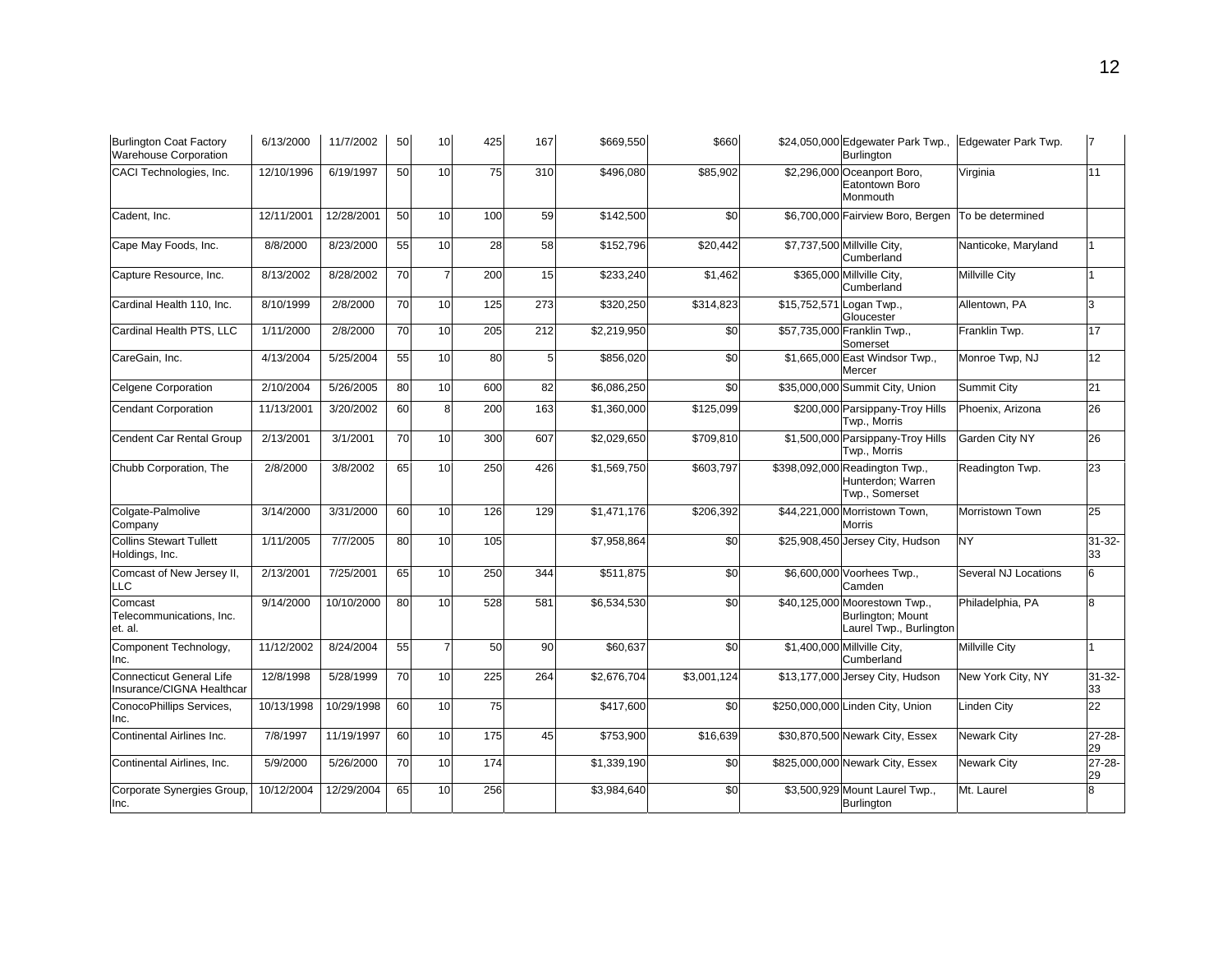| Covance. Inc.                                           | 4/8/1997   | 7/3/1997   | 80 | 10 | 200 | 231 | \$974,400   | \$1,408,166 | \$34,000,000 West Windsor Twp.,<br>Mercer           | West Windsor, NJ              | 14                |
|---------------------------------------------------------|------------|------------|----|----|-----|-----|-------------|-------------|-----------------------------------------------------|-------------------------------|-------------------|
| Credit Lyonnais S.A.                                    | 7/9/2002   | 7/24/2002  | 65 | 8  | 71  | 58  | \$721,760   | \$127,670   | \$6,600,000 Woodbridge Twp.,<br><b>Middlesex</b>    | New York                      | 19                |
| Daniel F. Young, Inc.                                   | 10/10/2000 | 10/27/2000 | 50 | 10 | 36  | 41  | \$366,754   | \$70,311    | \$600,000 Jersey City, Hudson                       | New York                      | $31 - 32 -$<br>33 |
| Dava Pharmaceuticals, Inc.                              | 12/13/2004 | 4/25/2005  | 70 | 10 | 40  |     | \$931.560   | \$0         | \$170,000 Fort Lee Boro, Bergen                     | <b>New York</b>               | 38                |
| DB Investment Managers,<br>Inc.                         | 11/13/2001 | 11/30/2001 | 55 | 10 | 80  | 107 | \$1,464,000 | \$799,763   | \$20,015,000 Summit City, Union                     | Summit City                   | 21                |
| <b>Dialogic Corporation</b>                             | 9/9/1997   | 10/31/1997 | 50 | 6  | 400 | 302 | \$861,600   | \$226,465   | \$12,000,000 Parsippany-Troy Hills<br>Twp., Morris  | Parsippany-Troy Hills<br>Twp. | 26                |
| Direct Fulfillment, LP                                  | 1/11/2000  | 1/27/2000  | 40 | 10 | 120 | 129 | \$675,680   | \$199,540   | \$5,500,000 Washington Twp.,<br>Mercer              | Upper Freehold Twp.           | 30                |
| DIRECT GROUP, LLC and<br><b>MCR DIRECT MAIL, LLC</b>    | 7/13/2004  | 4/1/2005   | 75 | 10 | 630 |     | \$1,904,175 | \$0         | \$3,125,000 Swedesboro Boro,<br>Gloucester          | Logan Twp.                    | 3                 |
| Dow Jones & Company, Inc.                               | 10/19/2001 | 11/8/2001  | 65 | 10 | 155 | 397 | \$1,960,595 | \$1,246,207 | \$3,750,000 South Brunswick Twp.<br>Middlesex       | <b>New York</b>               | 14                |
| DPC Cirrus Inc.                                         | 6/8/1999   | 6/25/1999  | 50 | 10 | 118 | 194 | \$362,260   | \$68,583    | \$10,195,000 Mount Olive Twp.,<br>Morris            | Mount Olive Twp.              | 24                |
| DS Distribution Inc., and DS<br>Pharmacy, Inc.          | 8/10/1999  | 11/30/1999 | 60 | 10 | 151 | 279 | \$1,370,480 | \$337,773   | \$30,000,000 Logan Twp.,<br>Gloucester              | Logan Twp.                    | 3                 |
| Duro Bag Manufacturing<br>Co., Inc.                     | 3/12/2002  | 3/27/2002  | 75 |    | 180 | 255 | \$355,446   | \$324,032   | \$3,000,000 Elizabeth City, Union                   | Elizabeth City                | 20                |
| E. P. Henry Corporation                                 | 11/12/2002 | 12/30/2003 | 55 | 10 | 102 | 25  | \$274,890   | \$0         | \$21,500,000 Wrightstown Boro,<br><b>Burlington</b> | Woodbury, NJ                  |                   |
| Echosphere Corporation                                  | 6/12/2001  | 6/7/2002   | 75 | 10 | 525 | 659 | \$1,319,060 | \$13,489    | \$4,868,093 Montville Twp., Morris                  | Montville Twp.                | 26                |
| <b>Engineered Arresting</b><br><b>Systems Corp</b>      | 11/12/2003 | 2/17/2004  | 50 | 10 | 45  |     | \$413,280   | \$0         | \$3,779,560 Logan Twp.,<br>Gloucester               | Pennsylvania                  | 3                 |
| Equity One, Inc. and<br>Popular Financial<br>Management | 11/9/2004  | 6/7/2005   | 80 | 10 | 120 |     | \$470,400   | \$0         | \$12,457,768 Cherry Hill Twp.,<br>Camden            | Cherry Hill Twp.              | 6                 |
| Euromarket Designs, Inc.<br>d/b/a Crate & Barrel        | 11/12/2002 | 4/16/2003  | 60 | 10 | 127 | 116 | \$307,292   | \$0         | \$8,400,000 Cranbury Twp.,<br>Middlesex             | <b>Illinois</b>               | 14                |
| FB Holdings Inc.                                        | 11/13/2001 | 8/28/2002  | 70 | 10 | 80  | 113 | \$5,300,120 | \$5,002,102 | \$2,500,000 Hoboken City, Hudson                    | New York                      | $31 - 32 -$<br>33 |
| Firmenich Incorporated                                  | 4/10/2001  | 7/26/2001  | 50 | 10 | 90  | 100 | \$353,025   | \$193,144   | \$65,000,000 Plainsboro Twp.,<br>Middlesex          | Plainsboro Twp.               | 14                |
| Forest Laboratories Inc.                                | 2/9/1999   | 3/2/1999   | 70 | 10 | 35  | 76  | \$360,150   | \$752,827   | \$1,350,000 Jersey City, Hudson                     | New York                      | $31 - 32 -$<br>33 |
| Forest Laboratories Inc.                                | 12/12/2000 | 12/27/2000 | 70 | 10 | 105 | 354 | \$990,780   | \$938,774   | \$10,608,000 Jersey City, Hudson                    | New York                      | $31 - 32 -$<br>33 |
| <b>Fortis Financial Services</b><br>LLC                 | 3/9/2004   | 8/12/2004  | 80 | 10 | 60  | 35  | \$1,311,360 | \$0         | \$19,100,000 Jersey City, Hudson                    | New York                      | $31 - 32 -$<br>33 |
| <b>Foxdale Properties LLC</b>                           | 7/10/2001  | 7/24/2001  | 75 | 10 | 301 | 332 | \$537,070   | \$0         | \$11,600,000 Florence Twp.,<br>Burlington           | Florence Twp.                 |                   |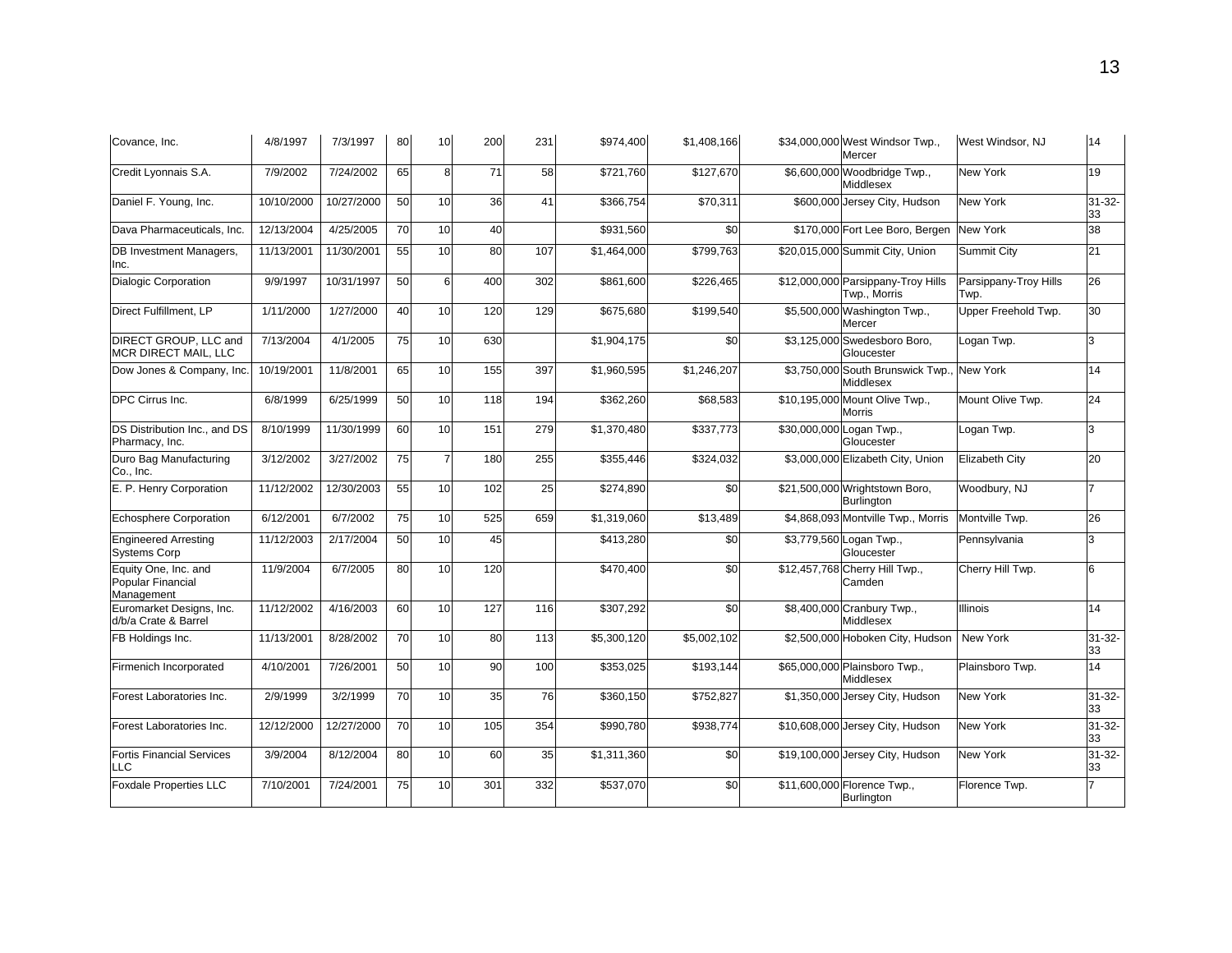| Galacy, Inc.                                                       | 5/10/2005  | 7/26/2005  | 70 | $\overline{7}$ | 150  |      | \$503,164     | \$0           | \$500,000 Hackensack City,<br>Bergen              | <b>Hackensack City</b>      | 37                |
|--------------------------------------------------------------------|------------|------------|----|----------------|------|------|---------------|---------------|---------------------------------------------------|-----------------------------|-------------------|
| Galileo International, Inc.                                        | 10/11/2001 | 4/22/2002  | 55 | 10             | 75   | 146  | \$528,000     | \$260,705     | \$1,351,000 Parsippany-Troy Hills<br>Twp., Morris | <b>Illinois</b>             | 26                |
| Garrison Printing Co. Inc.                                         | 8/12/1997  | 10/7/1997  | 60 | 10             | 28   | 33   | \$26,598      | \$154,015     | \$1,518,000 Pennsauken Twp.,<br>Camden            | Philadelphia, PA            |                   |
| Genta Incorporated                                                 | 1/8/2002   | 1/23/2002  | 70 | 10             | 87   | 71   | \$1,317,176   | \$0           | \$1,800,000 Berkeley Heights Twp.,<br>Union       | Berkeley Heights Twp.       | 21                |
| Goldman Sachs & Co.                                                | 6/10/1997  | 8/22/1997  | 80 | 10             | 95   | 121  | \$917,320     | \$15,695,747  | \$13,100,000 Jersey City, Hudson                  | New York City, NY           | $31 - 32 -$<br>33 |
| Goldman Sachs Group, Inc.<br>or nominee                            | 1/11/2000  | 6/14/2002  | 80 | 10             | 2000 | 1957 | \$164,336,000 | \$0           | \$595,000,000 Jersey City, Hudson                 | New York                    | $31 - 32 -$<br>33 |
| Goldman Sachs Group, Inc.<br>or nominee                            | 5/8/2001   | 6/14/2002  | 80 | 10             | 300  |      | \$2,271,450   | \$0           | \$306,000,000 Jersey City, Hudson                 | <b>Jersey City</b>          | $31 - 32 -$<br>33 |
| Goldman Sachs Group, Inc.<br>or nominee                            | 11/13/2001 | 6/14/2002  | 65 | 10             | 75   |      | \$1,621,913   | \$0           | \$2,000,000 Jersey City, Hudson                   | Jersey City                 | $31 - 32 -$<br>33 |
| <b>Government Employees</b><br><b>Insurance Company</b>            | 1/11/2005  | 5/25/2005  | 50 | з              | 150  |      | \$706,050     | \$0           | \$1,500,000 Evesham Twp.,<br><b>Burlington</b>    | New York                    | 8                 |
| Hanjin Shipping Company,<br>Ltd.*                                  | 7/9/1996   | 11/5/1998  | 50 | 5              | 175  | 176  | \$225,000     | \$239,394     | \$29,998,500 Paramus Boro, Bergen                 | New York and Los<br>Angeles | 38                |
| Home Care Industries, Inc.                                         | 7/13/2004  | 10/25/2004 | 60 | ĥ              | 30   |      | \$34,020      | \$0           | \$30,000 Clifton City, Passaic                    | Clifton City                | 34                |
| Home Decor Products, Inc.                                          | 12/13/2004 | 5/27/2005  | 40 | 10             | 48   |      | \$150,624     | $\frac{6}{5}$ | \$1,600,000 Sparta Twp., Sussex                   | Edison, NJ                  | 24                |
| <b>ICAP North American Inc.</b>                                    | 10/19/2001 | 4/2/2002   | 80 | 10             | 250  | 736  | \$8,300,000   | \$9,781,415   | \$69,700,000 Jersey City, Hudson                  | New York City, NY           | $31 - 32 -$<br>33 |
| <b>IDT Corporation, Affiliates</b><br>and Subsidiaries             | 11/4/1999  | 2/29/2000  | 80 | 10             | 150  | 207  | \$483,600     | \$367,902     | \$116,360,000 Newark City, Essex                  | Newark City                 | $27 - 28 -$<br>29 |
| ImClone Systems Inc.                                               | 10/11/2001 | 10/29/2001 | 80 | 10             | 300  | 5    | \$2,755,200   | \$0           | \$226,805,648 Somerville Boro,<br>Somerset        | Somerville Boro             | 16                |
| <b>ImClone Systems</b><br>Incorporated                             | 6/8/1999   | 6/25/1999  | 80 | 10             | 102  | 139  | \$625,260     | \$285,860     | \$40,700,000 Somerville Boro,<br>Somerset         | Somerville Boro             | 16                |
| Imperial Bag & Paper<br>Company, Inc.                              | 3/9/1999   | 3/26/1999  | 60 | 10             | 76   | 81   | \$750,000     | \$756,680     | \$4,900,000 Bayonne City, Hudson Bronx, New York  |                             | 31                |
| Infocrossing, Inc.                                                 | 6/10/1997  | 8/22/1997  | 40 | 10             | 101  | 130  | \$425,250     | \$568,202     | \$14,600,000 Leonia Boro, Bergen                  | New York City, NY           | 37                |
| Infragistics, Inc.                                                 | 5/10/2005  | 7/25/2005  | 50 | 10             | 12   |      | \$69,150      | \$0           | \$609,456 East Windsor Twp.,<br>Mercer            | East Windsor Twp.           | 12 <sup>2</sup>   |
| <b>Instinet Group</b><br>Incorporated/Instinet Group<br><b>LLC</b> | 12/11/2001 | 12/28/2001 | 80 | 10             | 300  | 233  | \$3,712,800   | \$542,856     | \$14,000,000 Jersey City, Hudson                  | New York City               | $31 - 32 -$<br>33 |
| Insurance Services Offices.<br>Inc.                                | 7/13/1999  | 7/29/1999  | 80 | 10             | 1281 | 1088 | \$11,768,730  | \$7,826,312   | \$30,600,000 Jersey City, Hudson                  | <b>New York</b>             | $31 - 32 -$<br>33 |
| Isaac Hazan & Co., Inc.                                            | 2/9/1999   | 3/2/1999   | 60 | 10             | 160  | 64   | \$436,800     | \$102,018     | \$885,000 Secaucus Town,<br>Hudson                | <b>New York</b>             | 32                |
| <b>ITT</b> Industries                                              | 5/8/2001   | 5/23/2001  | 65 | 10             | 130  | 232  | \$1,475,792   | \$281,196     | \$8,484,500 Clifton City, Passaic                 | Clifton City                | 34                |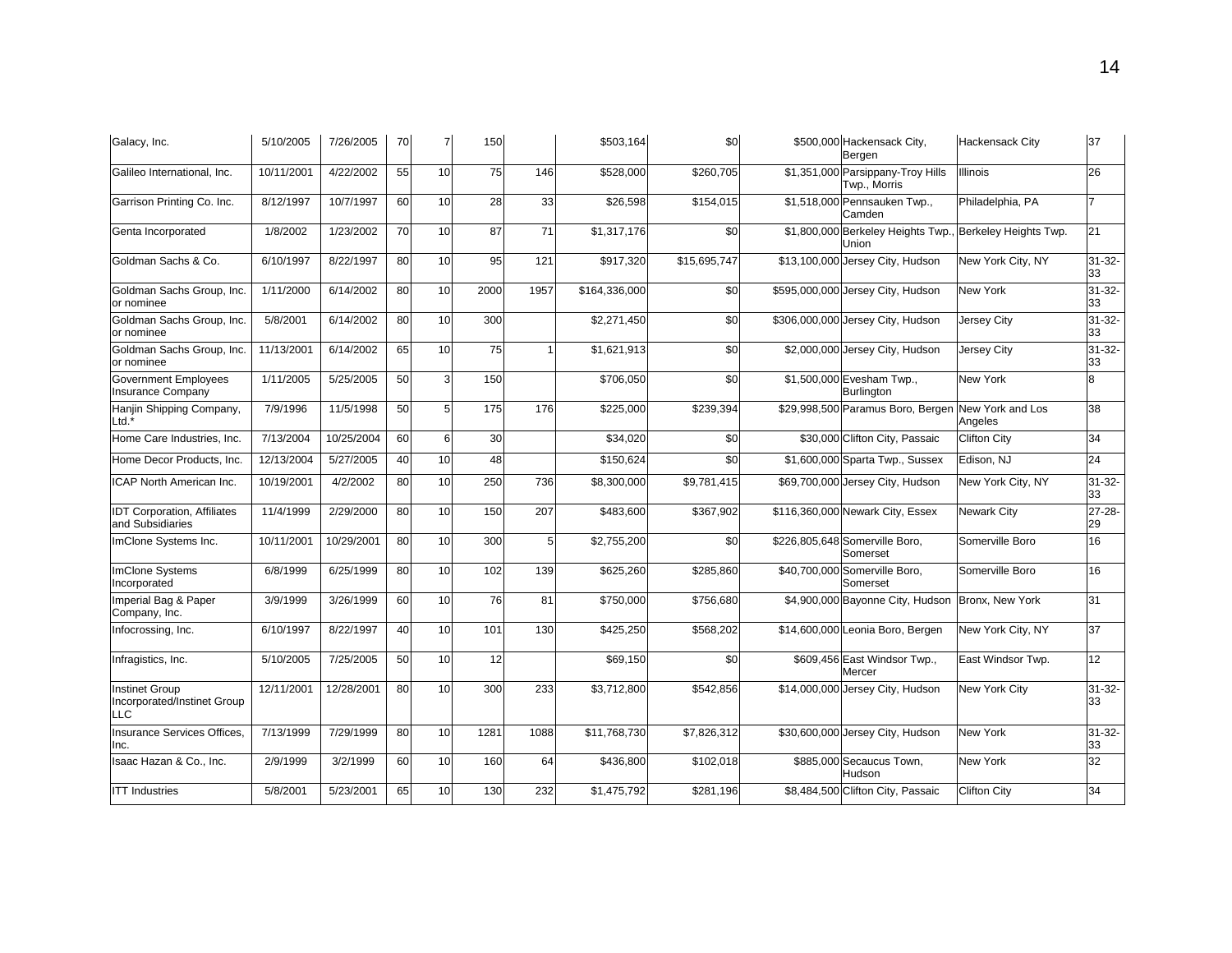| Jackson Hewitt Tax Service.<br>Inc                      | 9/14/1999  | 9/30/1999  | 50 | 10 | 75              | 127  | \$294,960    | \$366,854    | \$1,303,875 Parsippany-Troy Hills<br>Twp., Morris | Virginia             | 26                |
|---------------------------------------------------------|------------|------------|----|----|-----------------|------|--------------|--------------|---------------------------------------------------|----------------------|-------------------|
| John Turano & Sons, Inc.                                | 12/11/2001 | 12/28/2001 | 50 | 10 | 85              | 83   | \$261,300    | \$25,700     | \$10,400,000 Edison Twp.,<br>Middlesex            | Brooklyn, NY         | 18                |
| John Wiley & Sons, Inc.                                 | 4/11/2000  | 4/28/2000  | 80 | 10 | 800             | 1013 | \$7,347,200  | \$2,717,099  | \$46,017,000 Hoboken City, Hudson                 | <b>New York</b>      | 33                |
| JPMorgan Chase Bank                                     | 3/14/2000  | 1/31/2002  | 70 | 10 | 515             | 445  | \$2,209,865  | \$865,504    | \$71,850,000 Carlstadt Boro, Bergen New York      |                      | 36                |
| JPMorgan Chase Bank                                     | 6/13/2000  | 6/28/2000  | 80 | 10 | 1000            | 1219 | \$20,958,000 | \$6,610,744  | \$561,000,000 Jersey City, Hudson                 | New York City        | $31 - 32 -$<br>33 |
| Knight Equity Markets, L.P.                             | 2/9/1999   | 3/24/1999  | 60 | 10 | 32              | 34   | \$2,165,000  | \$3,477,446  | \$21,000,000 Jersey City, Hudson                  | <b>Jersey City</b>   | $31 - 32 -$<br>33 |
| Knight Equity Markets, L.P.                             | 5/9/2000   | 6/30/2000  | 65 | 10 | $\overline{74}$ | 68   | \$5,323,200  | \$2,953,396  | \$100,000,000 Jersey City, Hudson                 | Jersey City          | $31 - 32 -$<br>33 |
| Kos Pharmaceuticals, Inc.                               | 3/12/2002  | 3/27/2002  | 70 | 10 | 218             | 48   | \$2,665,150  | \$0          | \$55,000,000 Edison Twp.,<br>Middlesex            | Florida              | 17                |
| <b>KPMG LLP</b>                                         | 3/11/1997  | 12/23/1997 | 80 | 10 | 275             | 411  | \$2,684,000  | \$5,442,300  | \$7,400,000 Woodcliff Lake Boro,<br>Bergen        | New York, TX, IL, GA | 39                |
| L.I. 2000, Inc.                                         | 2/10/1998  | 3/4/1998   | 40 | 10 | 416             | 404  | \$350,000    | \$423,527    | \$3,550,000 Secaucus Town,<br>Hudson              | New York             | 32                |
| L-3 Communications,<br>Communications Systems -<br>East | 1/14/2003  | 2/19/2004  | 75 | 10 | 50              | 170  | \$654,750    | \$80,626     | \$1,319,000 Camden City, Camden Maryland          |                      | 5                 |
| La Brea Bakery                                          | 6/12/2001  | 6/26/2001  | 45 | 10 | 100             | 216  | \$141,750    | \$0          | \$60,500,000 Swedesboro Boro,<br>Gloucester       | Swedesboro Boro      | 3                 |
| Lazard Freres & Co., LLC                                | 7/13/2004  | 10/21/2004 | 80 | 6  | 25              | 26   | \$672,000    | \$0          | \$750,000 Jersey City, Hudson                     | <b>New York</b>      | $31 - 32 -$<br>33 |
| Leapstone Systems, Inc.                                 | 7/10/2001  | 5/1/2002   | 65 | 10 | 230             | 37   | \$4,973,860  | \$0          | \$76,250,000 Franklin Twp.,<br>Somerset           | Florham Park         | 17                |
| LEHMAN BROTHERS INC                                     | 11/9/2004  | 7/21/2005  | 60 | 10 | 50              |      | \$665,550    | \$0          | \$52,925,000 Cranford Twp., Union                 | Cranford Twp.        | 21                |
| Lehman Brothers, Inc.                                   | 10/19/2001 | 11/12/2002 | 80 | 10 | 700             | 578  | \$11,540,900 | \$0          | \$60,000,000 Jersey City, Hudson                  | New York City        | $31 - 32 -$<br>33 |
| Lexicon Pharmaceuticals<br>and Affiliates               | 5/14/2002  | 5/30/2002  | 55 | 10 | 75              | 43   | \$902,550    | \$0          | \$9,500,000 Princeton Twp., Mercer Princeton Boro |                      | 15                |
| LifeCell Corporation                                    | 3/9/1999   | 3/26/1999  | 55 | 10 | 146             | 153  | \$1,058,400  | \$571,047    | \$18,600,000 Branchburg Twp.,<br>Somerset         | Texas                | 16                |
| LNT Services, Inc.                                      | 4/14/1998  | 4/30/1998  | 80 | 10 | 200             | 542  | \$869,120    | \$1,738,053  | \$15,100,000 Logan Twp.,<br>Gloucester            | Logan Twp.           | 3                 |
| Lord Abbett & Co.                                       | 7/14/1998  | 9/3/1998   | 80 | 10 | 250             | 565  | \$15,500,000 | \$22,891,905 | \$87,663,000 Jersey City, Hudson                  | New York, NY         | $31 - 32 -$<br>33 |
| marketRX, Inc.                                          | 12/9/2003  | 8/13/2004  | 70 | 10 | 40              | 40   | \$183,792    | \$0          | \$573,840 Bridgewater Twp.,<br>Somerset           | Bridgewater Twp.     | 16                |
| Marsh & McLennan<br>Companies, Inc.                     | 2/13/2002  | 3/1/2002   | 80 | 10 | 800             | 1035 | \$12,451,200 | \$1,065,266  | \$159,000,000 Hoboken City, Hudson New York, NY   |                      | 33                |
| Mastertaste, Inc.                                       | 5/11/1999  | 5/27/1999  | 80 | 10 | 85              | 91   | \$441,360    | \$467,210    | \$5,200,000 Carteret Boro,<br>Middlesex           | Long Island City, NY | 22                |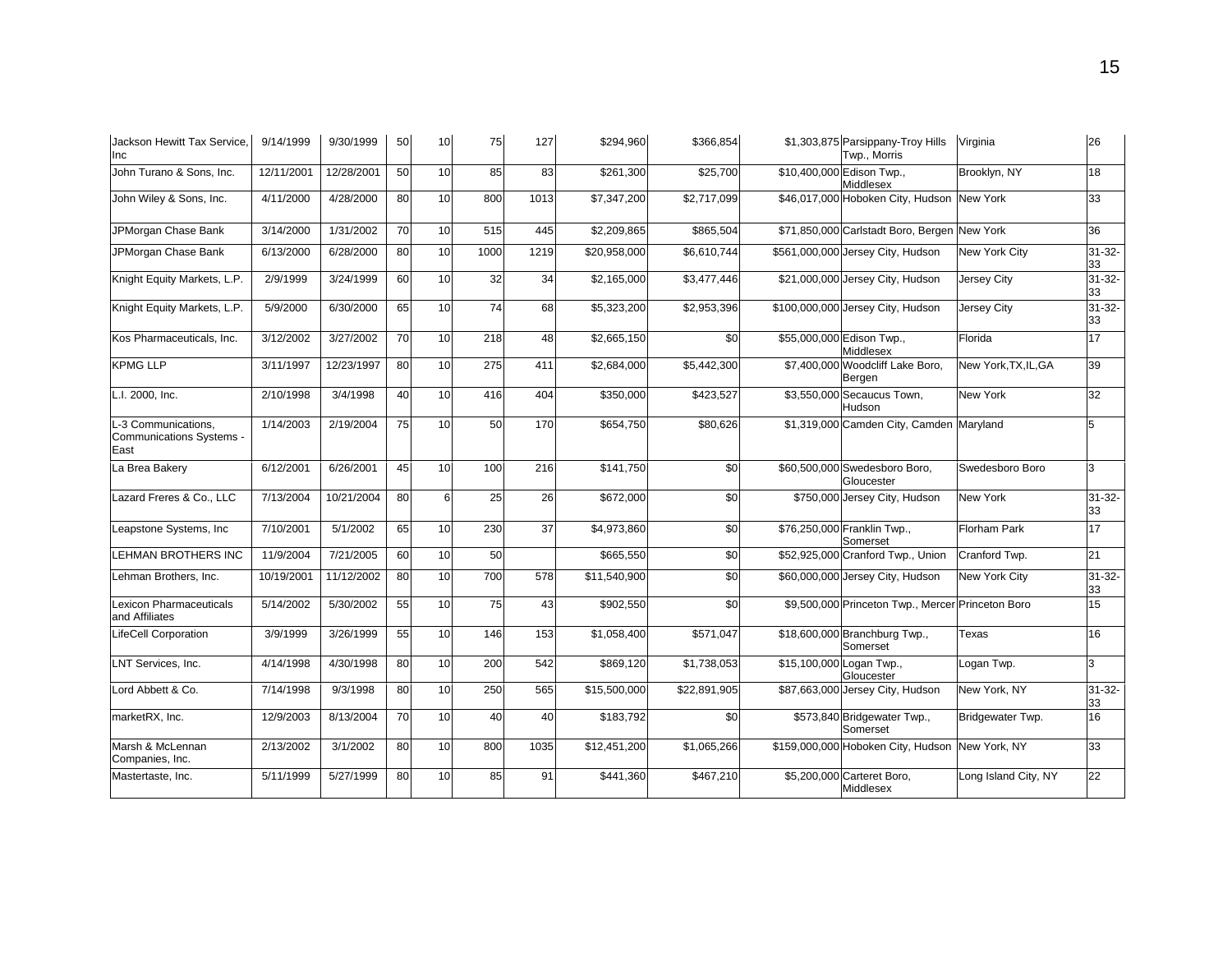| Matthew Bender &<br>Company/Reed Elsevier<br>Inc.        | 6/13/2000  | 12/5/2000  | 80 | 10              | 205  | 213  | \$1,987,124  | \$983,400   | \$35,200,000 Newark City, Essex                                       | New York, NY                   | $27 - 28 -$<br>29 |
|----------------------------------------------------------|------------|------------|----|-----------------|------|------|--------------|-------------|-----------------------------------------------------------------------|--------------------------------|-------------------|
| McKinsey & Company, Inc.<br><b>United States</b>         | 8/12/1997  | 4/28/1998  | 80 | 10              | 75   | 210  | \$987,000    | \$1,782,760 | \$13,760,000 Florham Park Boro,<br><b>Morris</b>                      | Bedminster, NJ                 | 26                |
| McLane New Jersey,<br>Inc./McLane Company, Inc.          | 9/10/2002  | 9/14/2004  | 60 | 10              | 320  | 335  | \$704,640    | \$0         | \$29,500,000 Upper Penns Neck<br>Twp., Salem                          | Texas                          | 3                 |
| MCR Direct Mail, LLC                                     | 1/9/2001   | 1/25/2001  | 50 | 10              | 115  | 458  | \$136,850    | \$93,710    | \$2,230,000 Woolwich Twp.,<br>Gloucester                              | Woolwich Twp.                  | 3                 |
| Mechoshade Systems, Inc.                                 | 12/9/2003  | 4/28/2004  | 60 | 10              | 131  | 88   | \$268,223    | \$0         | \$1,030,000 Edison Twp.,<br>Middlesex                                 | New York                       | 18                |
| Medco Health Solutions of<br>Willingboro, LLC            | 8/10/1999  | 8/26/1999  | 70 | 10              | 815  | 1095 | \$2,975,312  | \$541,831   | \$85,000,000 Willingboro Twp.,<br><b>Burlington</b>                   | Willingboro Twp.               |                   |
| Medco Health Solutions,<br>Inc.                          | 10/14/1997 | 11/7/1997  | 80 | 10              | 317  | 999  | \$2,556,288  | \$5,876,087 | \$77,600,000 Franklin Lakes Boro,<br>Bergen                           | Woodcliff Lake and<br>Montval  | 40                |
| <b>Medical Diagnostics</b><br>Laboratories, LLC          | 6/8/2004   | 12/27/2004 | 55 | 10              | 75   | 30   | \$201,702    | \$0         | \$9,200,000 Hamilton Twp., Mercer                                     | <b>Mount Laurel</b>            | 14                |
| Medico Graphic Services,<br>Inc.                         | 1/11/2005  | 8/22/2005  | 70 | $\overline{10}$ | 34   |      | \$75,361     | \$0         | \$100,000 Jersey City, Hudson                                         | New York                       | $31 - 32 -$<br>33 |
| Medidata Solutions, Inc.                                 | 10/12/2004 | 12/27/2004 | 55 | 10              | 60   |      | \$642,010    | \$0         | \$1,150,000 Edison Twp.,<br>Middlesex                                 | Manhattan, NY                  | 18                |
| Mercedes-Benz USA, LLC                                   | 3/12/2002  | 4/19/2002  | 55 | 10              | 150  | 85   | \$505,725    | \$0         | \$77,400,000 Montvale Boro, Bergen                                    | Hanover, Maryland              | 30                |
| <b>Meritex LLC</b>                                       | 3/10/1998  | 3/23/1998  | 50 | 10              | 150  | 234  | \$218,250    | \$132,551   | \$8,200,000 Piscataway Twp.,<br>Middlesex                             | New York                       |                   |
| Merlin Industries, Inc.                                  | 11/12/2002 | 3/11/2005  | 45 | $\overline{10}$ | 76   | 57   | \$58,500     | \$0         | \$3,500,000 Hamilton Twp., Mercer                                     | Trenton                        | 14                |
| Merrill Lynch & Co., Inc.                                | 1/11/2000  | 3/6/2000   | 80 | 10              | 900  | 534  | \$31,096,800 | \$0         | \$45,000,000 Jersey City, Hudson                                      | New York                       | $31 - 32 -$<br>33 |
| Merrill Lynch, Pierce,<br>Fenner & Smith<br>Incorporated | 12/9/1997  | 10/22/2002 | 80 | 10              | 1100 | 280  | \$6,400,000  | \$0         | \$367,400,000 Hopewell Boro,<br>Mercer; Plainsboro<br>Twp., Middlesex | Pennsylvania and New<br>Jersev |                   |
| Mizuho Corporate Bank,<br>Limited                        | 3/12/2002  | 3/27/2002  | 80 | 10              | 357  | 421  | \$1,745,820  | \$0         | \$21,000,000 Jersey City, Hudson                                      | Jersey City                    | $31 - 32 -$<br>33 |
| Mizuho Securities USA Inc                                | 11/13/2001 | 1/31/2002  | 70 | 10              | 84   | 90   | \$1,350,000  | \$2,157,670 | \$8,750,000 Hoboken City, Hudson                                      | New York City, NY              | 33                |
| <b>Moore Reservations</b><br>Systems, Inc.               | 3/9/2004   | 5/24/2004  | 35 | 10              | 54   |      | \$66,204     | \$0         | \$170,000 Ocean City, Cape May                                        | New York                       |                   |
| Morgan Stanley D.W. a/k/a<br>Dean Witter                 | 12/11/2001 | 12/28/2001 | 75 | 10              | 264  | 95   | \$1,553,331  | \$0         | \$1,945,000 Jersey City, Hudson                                       | New York City                  | $31 - 32 -$<br>33 |
| Morgan Stanley Dean Witter<br>Trust FSB and Morgan       | 1/11/2000  | 1/27/2000  | 70 | 10              | 288  | 234  | \$2,314,360  | \$198,77    | \$5,878,737 Jersey City, Hudson                                       | New York                       | $31 - 32 -$<br>33 |
| Morgan Stanley Dean Witter<br>Trust FSB and Morgan       | 9/14/2000  | 10/2/2000  | 60 | 10              | 400  | 61   | \$7,984,800  | \$0         | \$2,000,000 Morris Twp., Morris                                       | New York                       | 25                |
| Morgan Stanley Dean Witter<br>Trust FSB and Morgan       | 10/10/2000 | 10/2/2000  | 45 | 7               | 95   | 67   | \$886,140    | \$0         | \$950,000 Princeton Boro, Mercer New York, Geneva                     |                                | 15                |
| MRS Associates, Inc.<br>("MRS" or the "Company")         | 12/13/2004 | 5/26/2005  | 55 | 10              | 200  |      | \$443,300    | \$0         | \$400,000 Cherry Hill Twp.,<br>Camden                                 | Cherry Hill Twp.               | 6                 |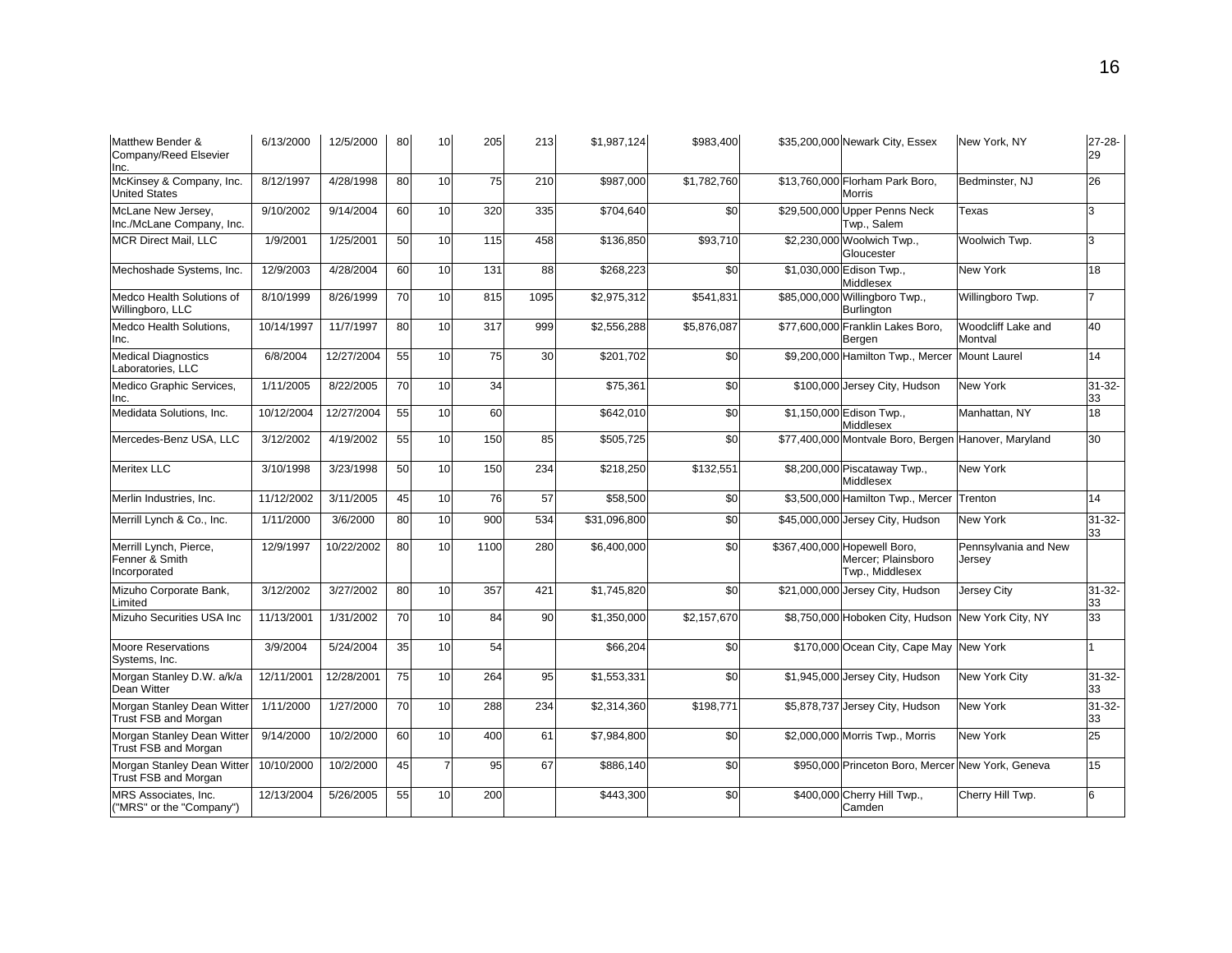| MSNBC Cable L.L.C.                                    | 11/12/1996 | 6/19/1997  | 80 | 10             | 440 | 490            | \$2,920,000          | \$6,328,387     | \$1,090,000,000 Secaucus Town,<br>Hudson                                                                                 | Secaucus Town                 | 32                |
|-------------------------------------------------------|------------|------------|----|----------------|-----|----------------|----------------------|-----------------|--------------------------------------------------------------------------------------------------------------------------|-------------------------------|-------------------|
| National Exchange Carrier<br>Association, Inc. (NECA) | 9/16/2003  | 2/10/2004  | 65 |                | 105 | 105            | \$482,160            | \$4,144         | \$6,400,000 Hanover Twp., Morris                                                                                         | Hanover Twp.                  | 26                |
| National Financial Services.<br>LLC                   | 5/8/2001   | 5/23/2001  | 60 | 10             | 110 | 316            | \$1,606,770          | \$1,588,375     | \$3,734,500 Jersey City, Hudson                                                                                          | <b>Jersey City</b>            | $31 - 32 -$<br>33 |
| NBC, Inc.; CNBC, Inc.;<br>CNBC.com, LLC               | 9/14/1999  | 9/30/1999  | 80 | 10             | 160 |                | \$4,611,840          | \$0             | \$80,500,000 Fort Lee Boro, Bergen                                                                                       | <b>Englewood Cliffs Boro</b>  | 37                |
| Nebraska Meat Corp.                                   | 1/14/1997  | 6/24/1997  | 50 | 5 <sup>1</sup> | 100 | 159            | \$36,000             | \$68,076        | \$1,350,000 Newark City, Essex                                                                                           | New York                      | 27-28-<br>29      |
| <b>New Century</b><br>Transportation, Inc.            | 3/13/2001  | 3/28/2001  | 60 | 10             | 75  | 269            | \$606,600            | \$368,961       | \$20,650,000 Westampton Twp.,<br><b>Burlington</b>                                                                       | Glassboro                     | $\overline{7}$    |
| Newstech NJ                                           | 8/13/2002  | 8/28/2002  | 70 | 10             | 150 | $\overline{2}$ | \$578,550            | $\overline{30}$ | \$96,145,000 Garfield City, Bergen                                                                                       | <b>Garfield City</b>          | 36                |
| <b>Nextlink New York LLC</b>                          | 6/9/1998   | 6/23/1998  | 50 | 10             | 110 | 242            | \$645,700            | \$1,504,077     | \$6,000,000 Paramus Boro, Bergen                                                                                         | Paramus Boro                  | 38                |
| NRG, Energy, Inc.                                     | 4/13/2004  | 6/8/2004   | 80 | 10             | 150 | 90             | \$7,560,600          | \$0             | \$37,200,000 West Windsor Twp.,<br>Mercer                                                                                | Minnesota                     |                   |
| NRT, Inc.                                             | 5/14/2002  | 5/30/2002  | 50 | 10             | 155 | 168            | \$720,075            | \$0             | \$2,900,000 Parsippany-Troy Hills<br>Twp., Morris                                                                        | Viejo, CA                     | 26                |
| <b>NVR Building Products</b><br>Company               | 5/14/2002  | 6/17/2002  | 50 | 10             | 110 | 89             | \$288,145            | \$0             | \$2,000,000 Delanco Twp.,<br><b>Burlington</b>                                                                           | Delanco Twp.                  |                   |
| Omni Baking Company                                   | 12/12/2000 | 12/27/2000 | 55 | 10             | 44  | 229            | \$40,656             | \$50,628        | \$8,157,200 Vineland City,<br>Cumberland                                                                                 | Pennsauken, N.J               |                   |
| Organon, Inc.                                         | 1/12/1999  | 1/29/1999  | 80 | 10             | 115 | 487            | \$874,000            | \$594,838       | \$67,000,000 West Orange Town,<br>Essex; Roseland Boro,<br>Essex                                                         | Roseland Boro                 | 21                |
| Oticon Inc.                                           | 3/11/2003  | 11/20/2003 | 55 | 10             | 80  | 83             | \$269,720            | \$0             | \$6,950,000 Franklin Twp.,<br>Somerset                                                                                   | Franklin Twp.                 | 17                |
| Party City Corporation                                | 6/8/2004   | 9/30/2004  | 55 | 10             | 66  |                | \$872,260            | \$0             | \$9,431,950 Rockaway Twp.,<br>Morris                                                                                     | Rockaway Boro                 | 25                |
| Patriot Manufacturing, Inc.                           | 12/14/1999 | 1/3/2000   | 50 | 10             | 159 | 283            | \$201,600            | \$40,852        | \$7,122,000 Hammonton Town,<br>Atlantic                                                                                  | Hammonton, NJ                 | 9                 |
| Pearson Education, Inc. and<br><b>Affiliates</b>      | 3/13/2001  | 5/22/2002  | 60 | 10             | 307 | 294            | \$580,230            | \$0             | \$8,366,666 Cranbury Twp.,<br>Middlesex:<br>Parsippany-Troy Hills<br>Twp., Morris; Upper<br>Saddle River Boro,<br>Bergen | Orangeburg, New York          | 14                |
| Pharmacia & Upjohn<br>Company                         | 1/13/1998  | 2/2/1998   | 80 | 10             | 700 | 1187           | \$12,500,000         | \$20,242,748    | \$9,100,000 Bridgewater Twp.,<br>Somerset                                                                                | Kalamazoo. MI and<br>Windsor, | 16                |
| Pharmacia Corporation,<br>Affiliates and Subsidiaries | 3/13/2001  | 3/28/2001  | 80 | 10             | 500 | 717            | \$8,752,000          | \$0             | \$30,000,000 Bedminster Twp.,<br>Somerset                                                                                | Michigan, Illinois, Missou    | 16                |
| Phillips Van Heusen<br>Corporation                    | 7/13/2004  | 12/28/2004 | 55 | 10             | 27  | 42             | \$263,000            | \$7,540         | \$3,000,000 Bridgewater Twp.,<br>Somerset                                                                                | Maine                         | 16                |
| Picasso Lighting Inc. d/b/a<br><b>Bernard Pecaso</b>  | 11/12/2002 | 7/14/2004  | 55 | 10             | 50  |                | $\overline{$45,738}$ | \$0             | \$3,690,000 Hillside Twp., Union                                                                                         | New York                      | 29                |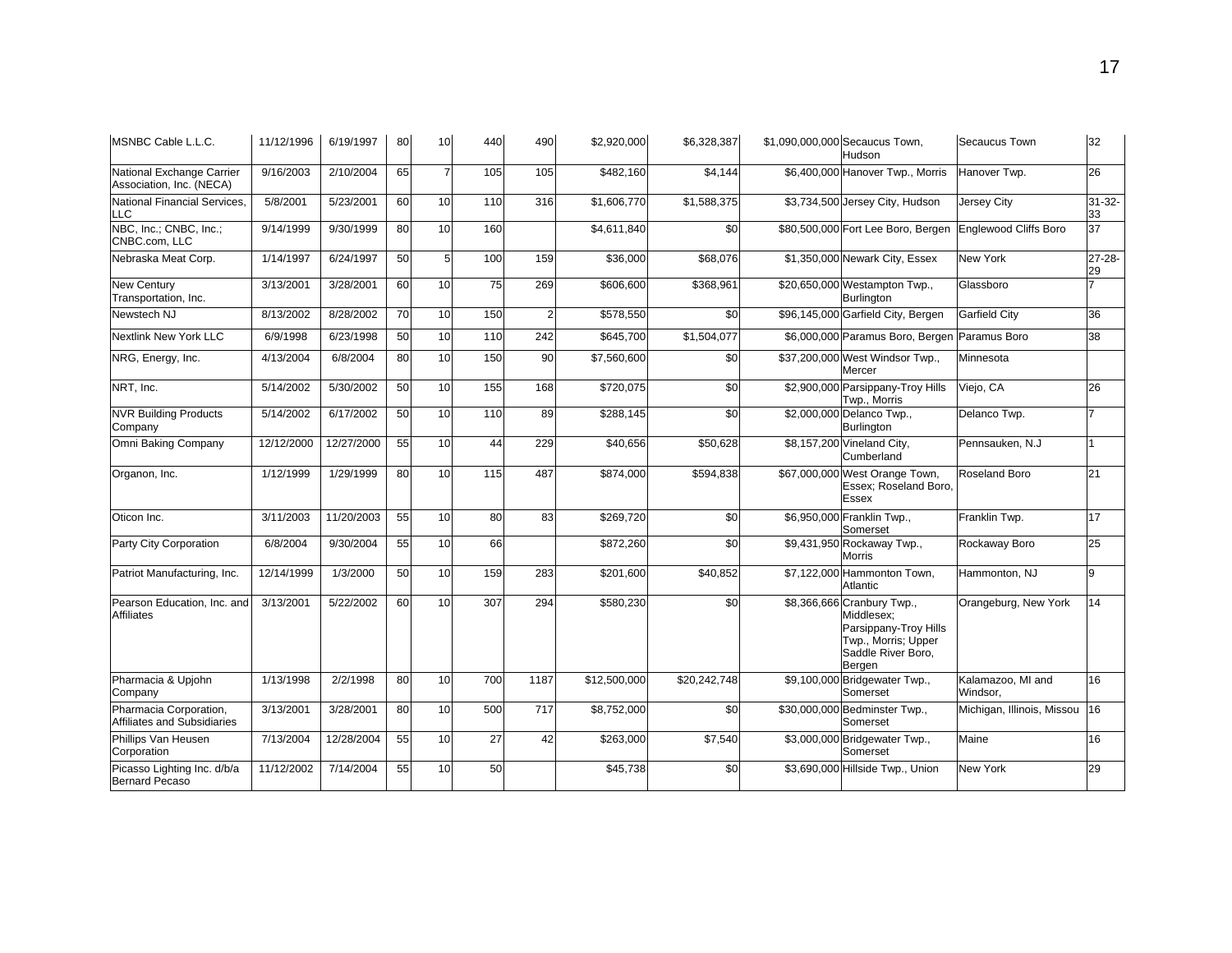| <b>Pricewaterhouse Coopers</b>                               | 10/8/1996  | 6/24/1997  | 80 | 10             | 650 | 840 | \$5,293,600  | \$2,161,642 | \$20,600,000 Jersey City, Hudson;<br>Little Falls Twp.,<br>Passaic; Florham Park<br>Boro, Morris | <b>New York</b>                | $31 - 32 -$<br>33 |
|--------------------------------------------------------------|------------|------------|----|----------------|-----|-----|--------------|-------------|--------------------------------------------------------------------------------------------------|--------------------------------|-------------------|
| Production Services, L.L.C.                                  | 7/8/1997   | 3/4/1998   | 60 | 5 <sup>1</sup> | 358 | 287 | \$63,000     | \$202,398   | \$3,000,000 Hillside Twp., Union                                                                 | Hillside Twp.                  | 29                |
| <b>Public Health Research</b><br>institute                   | 12/8/1998  | 12/18/1998 | 80 | 10             | 150 | 133 | \$861,600    | \$332,038   | \$68,000,000 Newark City, Essex                                                                  | New York                       | $27 - 28 -$<br>29 |
| Radianz Americas, Inc                                        | 10/10/2000 | 10/27/2000 | 60 | 10             | 151 | 138 | \$2,285,150  | \$596,949   | \$100,000,000 Nutley Town, Essex                                                                 | <b>Nutley Town</b>             | 36                |
| Refcon, Inc.                                                 | 11/12/2003 | 5/19/2004  | 40 | 10             | 70  | 50  | \$439,320    | \$0         | \$380,000 Norwood Boro, Bergen                                                                   | <b>New York</b>                | 39                |
| <b>Reliant Pharmaceuticals.</b><br>Inc.                      | 2/13/2001  | 3/1/2001   | 60 | 10             | 75  | 136 | \$789,440    | \$334,242   | \$789,440 Bernards Twp.,<br>Somerset                                                             | Bridgewater, NJ                | 16                |
| Rhodia Inc.                                                  | 8/12/2003  | 12/29/2003 | 55 | 10             | 87  | 60  | \$740,239    | \$0         | \$19,951,000 Pennsville Twp.,<br>Salem                                                           | Boston, MA, and<br>Malvern, PA | 3                 |
| Roosevelt Paper Company                                      | 4/8/1997   | 6/27/1997  | 70 | 10             | 197 | 164 | \$67,914     | \$456,888   | \$15,000,000 Mount Laurel Twp.,<br><b>Burlington</b>                                             | Philadelphia, PA               | 8                 |
| Royal Wine Corporation                                       | 12/14/1999 | 1/3/2000   | 50 | 10             | 78  | 89  | \$411,600    | \$191,539   | \$13,350,000 Bayonne City, Hudson                                                                | Brooklyn, NY                   | 31                |
| RPS, Inc.                                                    | 6/10/1997  | 8/22/1997  | 80 | 10             | 71  | 205 | \$151,088    | \$12,676    | \$64,000,000 Woodbridge Twp.,<br><b>Middlesex</b>                                                | Woodbridge Twp.                | 19                |
| Sandoz Inc.                                                  | 9/10/2002  | 11/12/2002 | 70 | 10             | 153 | 87  | \$1,866,487  | \$4,270     | \$20,500,000 South Brunswick Twp.<br>Middlesex                                                   | South Brunswick Twp.           | 14                |
| Schering-Plough<br><b>Corporation and Affiliates</b>         | 8/8/2000   | 3/8/2002   | 70 | 10             | 323 | 8   | \$4,412,390  | \$0         | \$31,900,000 Summit City, Union                                                                  | <b>Summit City</b>             | 21                |
| Schering-Plough Research<br>Institute                        | 2/8/2000   | 2/28/2000  | 70 | 10             | 323 | 498 | \$3,948,650  | \$646,728   | \$205,000,000 Kenilworth Boro, Union Kenilworth Boro                                             |                                | 20                |
| <b>SG Americas Operational</b><br>Services Inc. / SG America | 1/11/2005  | 4/22/2005  | 80 | 10             | 350 |     | \$10,088,400 | \$0         | \$14,101,200 Jersey City, Hudson                                                                 | NY                             | $31 - 32 -$<br>33 |
| Silver Line Building<br>Products Corp.                       | 8/11/1998  | 8/27/1998  | 40 | 10             | 150 | 542 | \$84,000     | \$243,063   | \$1,400,000 Middlesex Boro,<br>Middlesex                                                         | Middlesex Boro                 | 22                |
| Skyframe & Art Inc.                                          | 2/10/2004  | 6/1/2004   | 60 | 10             | 48  |     | \$74,880     | \$0         | \$2,675,000 Hillside Twp., Union                                                                 | New York                       | 29                |
| Snowbird Corporation                                         | 3/10/1998  | 3/23/1998  | 80 | 10             | 112 | 112 | \$586,440    | \$376,426   | \$4,580,000 Jersey City, Hudson                                                                  | NYC, New York                  | $31 - 32 -$<br>33 |
| Sony BMG Music<br>Entertainment, a Delaware<br>general p     | 12/13/2004 | 6/20/2005  | 70 | 10             | 304 |     | \$2,867,480  | \$0         | \$5,000,000 Lyndhurst Twp.,<br>Bergen                                                            | New York                       | 36                |
| Sports Authority, The                                        | 8/13/2002  | 8/28/2002  | 60 | 10             | 220 | 217 | \$531,960    | \$25,642    | \$11,000,000 Burlington City,<br><b>Burlington</b>                                               | Georgia/California             |                   |
| Sprint Spectrum L.P.                                         | 6/10/1997  | 10/1/1997  | 50 | 10             | 95  | 558 | \$329,650    | \$1,607,307 | \$27,448,439 Bedminster Twp.,<br>Somerset: Teterboro<br>Boro, Bergen; Mahwah<br>Twp., Bergen     | New Jersey                     |                   |
| Standard Data Corporation<br>d/b/a SDC Data, Inc.            | 8/8/2000   | 9/15/2000  | 65 | 10             | 26  | 26  | \$505,830    | \$141,420   | \$185,000 Jersey City, Hudson                                                                    | <b>New York</b>                | $31 - 32 -$<br>33 |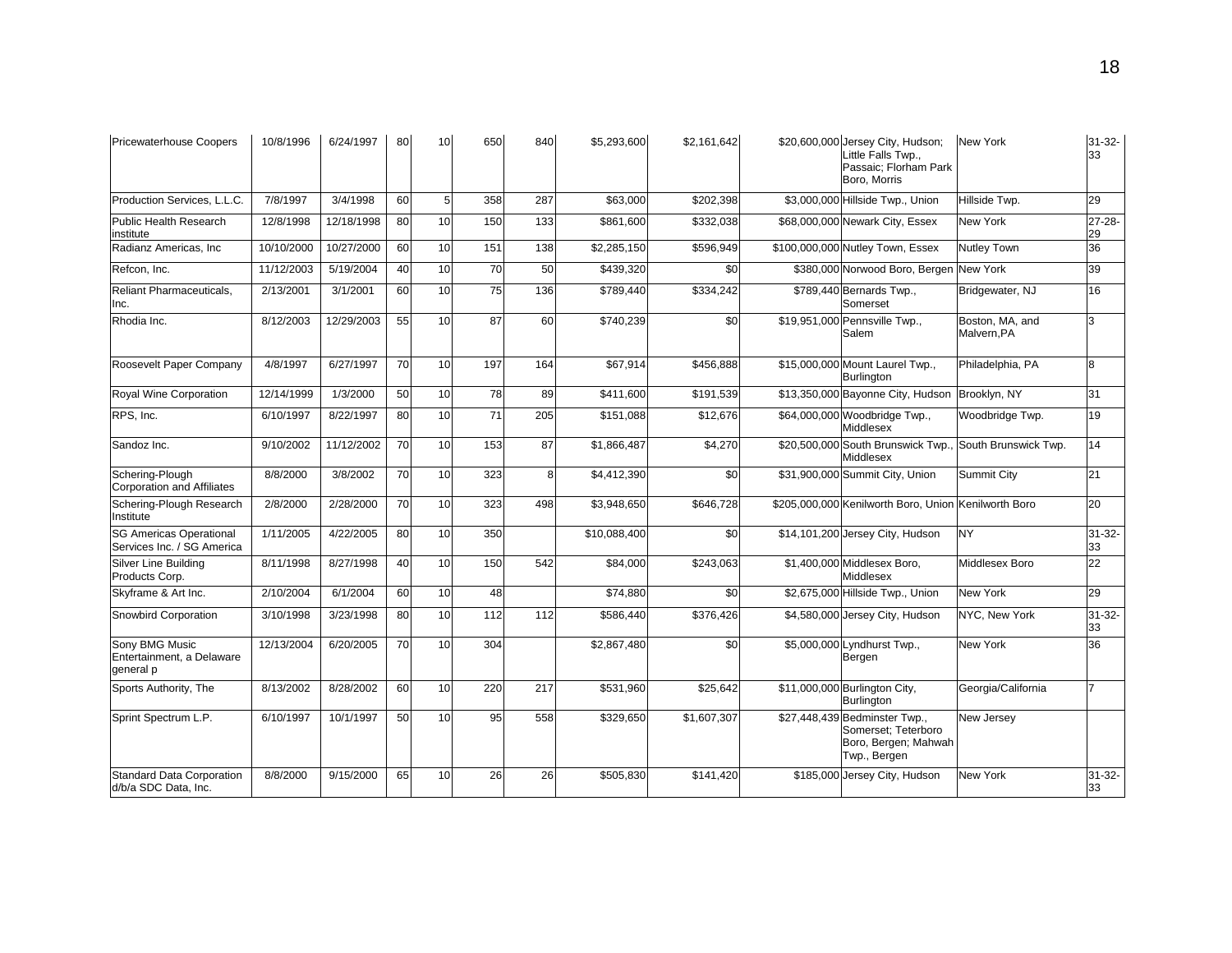| Starborn Industries, Inc.                                         | 3/11/1997  | 6/25/1997  | 50 | 8  | 25   | 36   | \$33,330                 | \$75,056    | \$1,025,000 Woodbridge Twp.,<br>Middlesex                                                 | Brooklyn, NY                  | 19                |
|-------------------------------------------------------------------|------------|------------|----|----|------|------|--------------------------|-------------|-------------------------------------------------------------------------------------------|-------------------------------|-------------------|
| Sumitomo Trust & Banking<br>Co.                                   | 8/8/2000   | 8/23/2000  | 65 | 10 | 150  | 139  | \$1,702,840              | \$471,007   | \$5,000,000 Jersey City, Hudson                                                           | <b>New York</b>               | $31 - 32 -$<br>33 |
| Summit Import Corp.                                               | 11/10/1998 | 12/1/1998  | 60 | 10 | 100  | 69   | \$168,000                | \$41,333    | \$9,999,261 Jersey City, Hudson                                                           | New York City, NY             | $31 - 32 -$<br>33 |
| Sun Chemical Corporation                                          | 6/8/2004   | 2/1/2005   | 55 | 10 | 30   |      | \$286,860                | \$0         | \$8,797,470 Parsippany-Troy Hills<br>Twp., Morris                                         | Parsippany-Troy Hills<br>Twp. | 26                |
| <b>Taro Pharmaceuticals</b><br>U.S.A., Inc.                       | 11/12/2003 | 2/6/2004   | 65 | 10 | 205  | 28   | \$1,287,195              | \$0         | \$38,200,000 South Brunswick Twp.<br>Middlesex                                            | New York                      | 14                |
| TD Waterhouse Securities,<br>Inc.                                 | 4/13/1999  | 4/29/1999  | 80 | 10 | 300  | 664  | \$1,092,000              | \$2,419,402 | \$73,450,000 Jersey City, Hudson                                                          | Jersey City                   | $31 - 32 -$<br>33 |
| <b>Tech Data Corporation</b>                                      | 5/13/1997  | 7/3/1997   | 50 | 10 | 126  | 138  | \$721,920                | \$196,216   | \$15,800,000 Logan Twp.,<br>Gloucester                                                    | Paulsboro                     | 3                 |
| Telcordia Technologies, Inc.                                      | 6/8/1999   | 6/25/1999  | 70 | 10 | 250  | 276  | $\overline{$}14,004,000$ | \$164,408   | \$45,000,000 Piscataway Twp.,<br><b>Middlesex</b>                                         | Piscataway Twp.               | 17                |
| The Wall Street Investment<br>Group, LTD                          | 11/13/2001 | 11/30/2001 | 65 | 10 | 105  |      | \$535,425                | \$0         | \$5,500,000 Trenton City, Mercer                                                          | New York                      | 15                |
| Toys "R" Us, Inc. & Toys "R'<br>Us-Delaware, Inc.                 | 3/10/1998  | 3/23/1998  | 75 | 10 | 200  | 259  | \$814,500                | \$627,638   | \$76,500,000 Montvale Boro,<br>Bergen; Wayne Twp.,<br>Passaic                             | Rochelle Park, Paramus,<br>Pa | 34                |
| TradeWeb Group LLC                                                | 11/13/2001 | 11/30/2001 | 70 | 10 | 80   | 126  | \$1,863,120              | \$803,013   | \$8,300,000 Jersey City, Hudson                                                           | New York City                 | $31 - 32 -$<br>33 |
| Tribeca Oven Inc.                                                 | 5/11/2004  | 2/4/2005   | 45 | 10 | 100  | 128  | \$122,500                | \$0         | \$800,000 Carlstadt Boro, Bergen Brooklyn, NY                                             |                               | 36                |
| <b>Trimline Medical Products</b><br>Corporation                   | 11/12/2003 | 5/6/2004   | 40 | 10 | 30   | 6    | \$37,800                 | \$0         | \$555,000 Branchburg Twp.,<br>Somerset                                                    | Branchburg Twp.               | 16                |
| Tyco International, Inc.                                          | 3/11/2003  | 6/12/2003  | 70 | 10 | 300  | 356  | \$13,230,000             | \$0         | \$14,500,000 West Windsor Twp.,<br>Mercer                                                 | New York                      | 14                |
| U.S. FoodService.<br>Inc./Alliant Foodservice, Inc.               | 9/9/1996   | 4/3/2000   | 80 | 10 | 80   | 224  | \$193,200                | \$722,592   | \$15,281,000 Woolwich Twp.,<br>Gloucester                                                 | Philadelphia, PA              | 3                 |
| <b>UBS Financial Services Inc.</b><br><b>UBS Services USA LLC</b> | 6/13/2000  | 1/31/2002  | 80 | 10 | 1450 | 1641 | \$28,238,750             | \$1,560,358 | \$167,845,417 Jersey City, Hudson;<br>Weehawken Twp.,<br>Hudson; Secaucus<br>Town, Hudson | <b>New York</b>               |                   |
| United Canvas & Sling, Inc.                                       | 1/12/1999  | 1/28/1999  | 50 | 10 | 50   | 50   | \$157,760                | \$47,368    | \$400,000 Kearny Town, Hudson                                                             | Orangeburg, New York          | 32                |
| United HealthCare Services.<br>Inc.                               | 11/14/2000 | 1/10/2001  | 80 | 10 | 229  | 330  | \$2,094,180              | \$679,825   | \$8,880,780 Bernards Twp.,<br>Somerset                                                    | Bernards Twp.                 | 16                |
| <b>United States Trust</b><br>Company of New York                 | 12/8/1998  | 12/18/1998 | 80 | 10 | 300  | 326  | \$3,948,000              | \$4,074,989 | \$14,329,000 Jersey City, Hudson                                                          | <b>New York</b>               | $31 - 32 -$<br>33 |
| V & S Amboy Galvanizing,<br>L.L.C.                                | 8/11/1998  | 8/27/1998  | 50 | 10 | 32   | 38   | \$71,400                 | \$25,817    | \$4,050,000 Perth Amboy City,<br>Middlesex                                                | Perth Amboy City              | 19                |
| Vantage Custom Classics,<br>Inc                                   | 9/9/1997   | 10/23/1997 | 50 | 10 | 50   | 50   | \$462,672                | \$161,611   | \$10,400,000 Woodbridge Twp.,<br><b>Middlesex</b>                                         | Woodbridge Twp.               | 19                |
| <b>Verizon Connected</b><br>Solutions, Inc.**                     | 5/13/1997  | 8/13/1998  | 50 | 10 | 571  | 647  | \$799,400                | \$367,107   | \$8,210,576 Union Twp., Union                                                             | Union Twp.                    | 20                |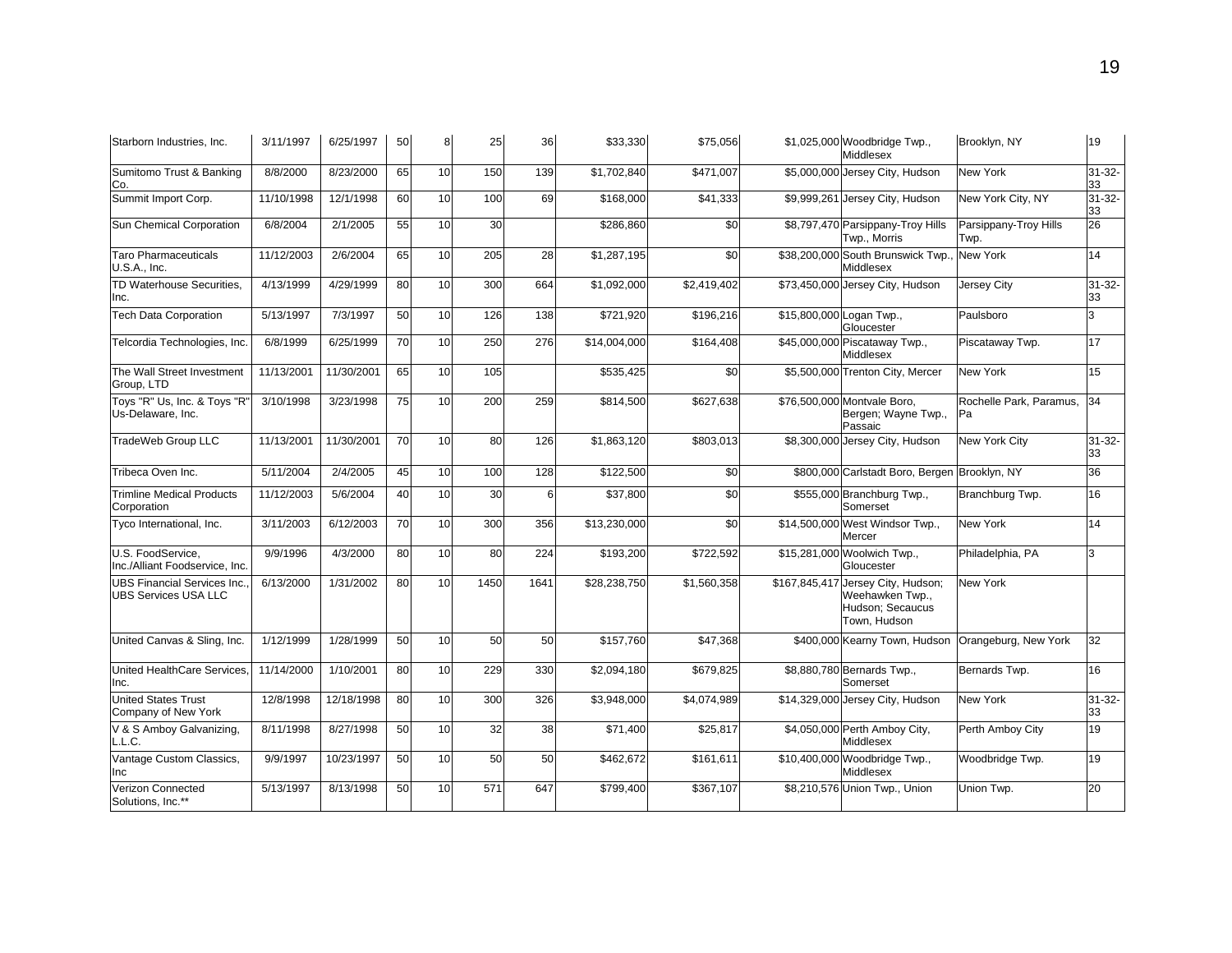| Verizon New Jersey Inc. &<br>Verizon Services Corp.     | 2/13/2002  | 4/19/2002  | 75 | 10              | 300 | 111 | \$1,687,500 | \$2,022     | \$67,500,000 Hamilton Twp., Mercer several NJ locations |                                | 14                |
|---------------------------------------------------------|------------|------------|----|-----------------|-----|-----|-------------|-------------|---------------------------------------------------------|--------------------------------|-------------------|
| Verizon New Jersey Inc. &<br>Verizon Services Corp.     | 6/11/2002  | 6/3/2003   | 65 | 10 <sup>1</sup> | 188 | 93  | \$556,010   | \$0         | \$18,900,000 Ewing Twp., Mercer                         | Ewing Twp.                     | 15                |
| Vitamin Shoppe Industries,<br>Inc.                      | 4/9/2002   | 4/24/2002  | 65 | 10              | 100 | 67  | \$398,445   | \$20,213    | \$13,200,000 North Bergen Twp.,<br>Hudson               | North Bergen Twp.              | 32                |
| Volkswagen of America, Inc.                             | 5/8/2001   | 5/23/2001  | 55 | 10              | 117 | 138 | \$489,060   | \$40,001    | \$8,000,000 Cranbury Twp.,<br><b>Middlesex</b>          | Cranbury, NJ                   | 14                |
| <b>Washington Group</b><br>International Power, The     | 6/10/1997  | 8/22/1997  | 50 | 10              | 400 | 516 | \$7,424,000 | \$2,598,859 | \$35,800,000 West Windsor Twp.,<br>Mercer               | Phila, PA, NYC, NY,<br>Lyndhur | 14                |
| <b>WebMD Corporation</b>                                | 3/13/2001  | 5/23/2001  | 60 | 10              | 100 | 113 | \$2,974,277 | \$240,996   | \$1,000,000 Elmwood Park Boro,<br>Bergen                | Elmwood Park Boro              | 38                |
| Woolco Foods, Inc.                                      | 1/13/2004  | 6/21/2004  | 75 | 10              | 35  | 64  | \$143,325   | \$0         | \$825,000 Jersey City, Hudson                           | New York                       | $31 - 32 -$<br>33 |
| WorldxChange/dba Acceris<br><b>Local Communications</b> | 10/14/2003 | 2/25/2004  | 60 | 10 <sup>1</sup> | 61  | 14  | \$254,675   | \$0         | \$3,206,000 Franklin Twp.,<br>Somerset                  | Franklin Twp.                  | 17                |
| Zen & Art of Client Server<br>Computing, Inc.           | 3/10/1998  | 3/23/1998  | 70 | 10              | 155 | 111 | \$1,507,800 | \$117,520   | \$500,000 Woodbridge Twp.,<br>Middlesex                 | New York, NY                   | 19                |
| <b>Zimmer Trabecular Metal</b><br>Technology, Inc.      | 9/14/2004  | 12/28/2004 | 55 | 10              | 65  | 13  | \$283,437   | \$0         | \$2,680,000 Hanover Twp., Morris                        | Hanover Twp.                   | 26                |
| Zimmer Trabecular Metal<br>Technology, Inc.             | 2/8/2005   | 7/21/2005  | 55 | 10              | 100 |     | \$408,675   | \$0         | \$17,787,000 Parsippany-Troy Hills<br>Twp., Morris      | Allendale, NJ/Livingston,      | <b>26</b>         |

**Total Executed BEIP** 

**grants: 230 49,517 53,205 \$674,205,221 \$200,285,807 \$9,686,031,315** 

\*Fully Disbursed \*\* Disbursements Repaid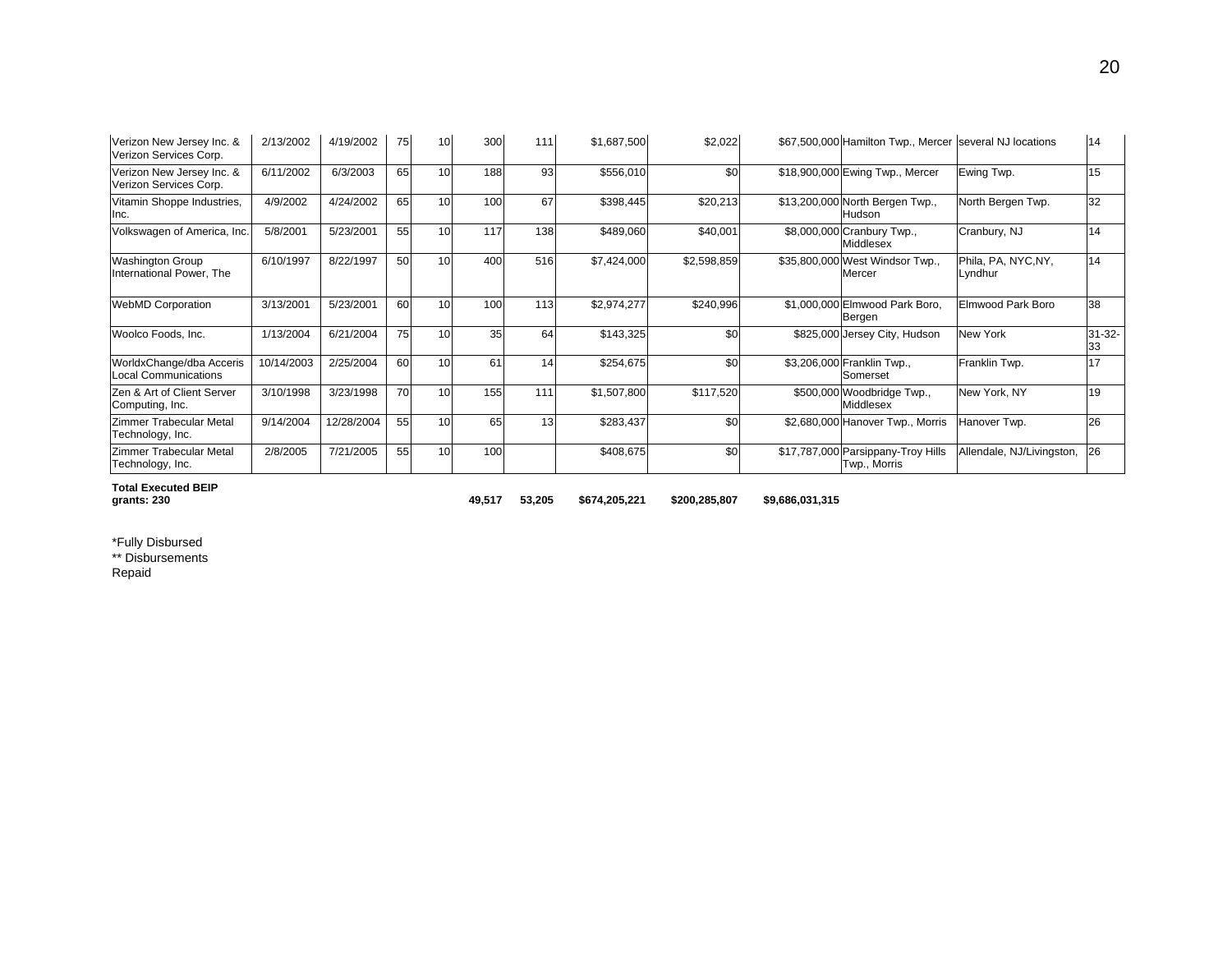# *"The Characteristics and Economic Benefits of the Business Employment Incentive Program" Report Conducted by Edward J. Bloustein School of Planning and Public Policy at Rutgers University* **October 2005**

#### *Report Summary*

This report is intended to serve as a comprehensive source of information about the awards that have been made since the inception of the Business Employment Incentive Program (BEIP) and to estimate the impact of the BEIP awards on New Jersey's economy. The report finds that the BEIP program is of significant benefit to the state in terms of employment, economic activity (gross state product) and fiscal flows (state tax revenues).

The report focuses primarily on 183 BEIP awards made between June 1997 and February 2005, which created 51,665 jobs. It also examines potential impacts of the 88 BEIP awards approved in fiscal year 2005, and the effects of the inclusion of smart growth criteria in the BEIP award formula. The BEIP award characteristics and economic impacts addressed by the report include:

• **Annual Economic Impact.** Each year, the operations of the BEIP projects add approximately \$8.4 billion to New Jersey's gross state product. This equates to an annual increase of approximately \$88 for each tax dollar spent to fund the program.

• **Annual Fiscal Impact.** The 183 BEIP projects generate approximately \$349 million in additional state tax revenue each year. In other words, for each tax dollar spent on the BEIP program, the state receives approximately \$3.70 in revenues.

• **Annual Employment Impact.** The 183 BEIP projects have created approximately 51,665 permanent jobs. In addition, the economic activity generated by the BEIP projects leads indirectly to the creation of another 58,089 jobs, for a total of 109,754 jobs.

• **Tax Expenditures.** The annual tax expenditures made on the BEIP program are approximately \$95.1 million, or about \$1,841 per job created by the BEIP projects. The financial activities sector had the highest tax expenditure per job created (\$3,119), followed by the professional and business services sector (\$1,661) and the manufacturing sector (\$1,422).

• **One-Time Impacts.** In addition to the annual impacts generated by the ongoing operations of the BEIP projects, each project's capital expenditures on construction, equipment and other items leads to significant one-time impacts that accrue over the duration of the project. The total capital investment leads to the creation of an additional 111,041 job-years (one job lasting for one year), \$6.6 billion in gross state product, and \$233 million in state tax revenue. If these latter two figures are annualized and added to the annual impacts noted above, the annual ratio of gross state product to tax expenditures rises from 88-to-1 to almost 95-to-1, and the ratio of state tax revenues to tax expenditures rises from 3.7-to-1 to 3.9-to-1.

• **Characteristics of Fiscal Year 2005 Awards.** The 88 BEIP projects approved in fiscal year 2005 are estimated to create approximately 12,318 jobs. Like the 183 approved and executed projects, the majority of the 88 projects are in the manufacturing (40.9%), professional and business services (20.5%), and financial activities (15.9%) sectors. The approved FY 2005 awards have gone primarily to projects creating fewer than 200 jobs (84%), while a large share of the estimated jobs to be created (42.7%) are expected to come from projects creating 500 jobs or